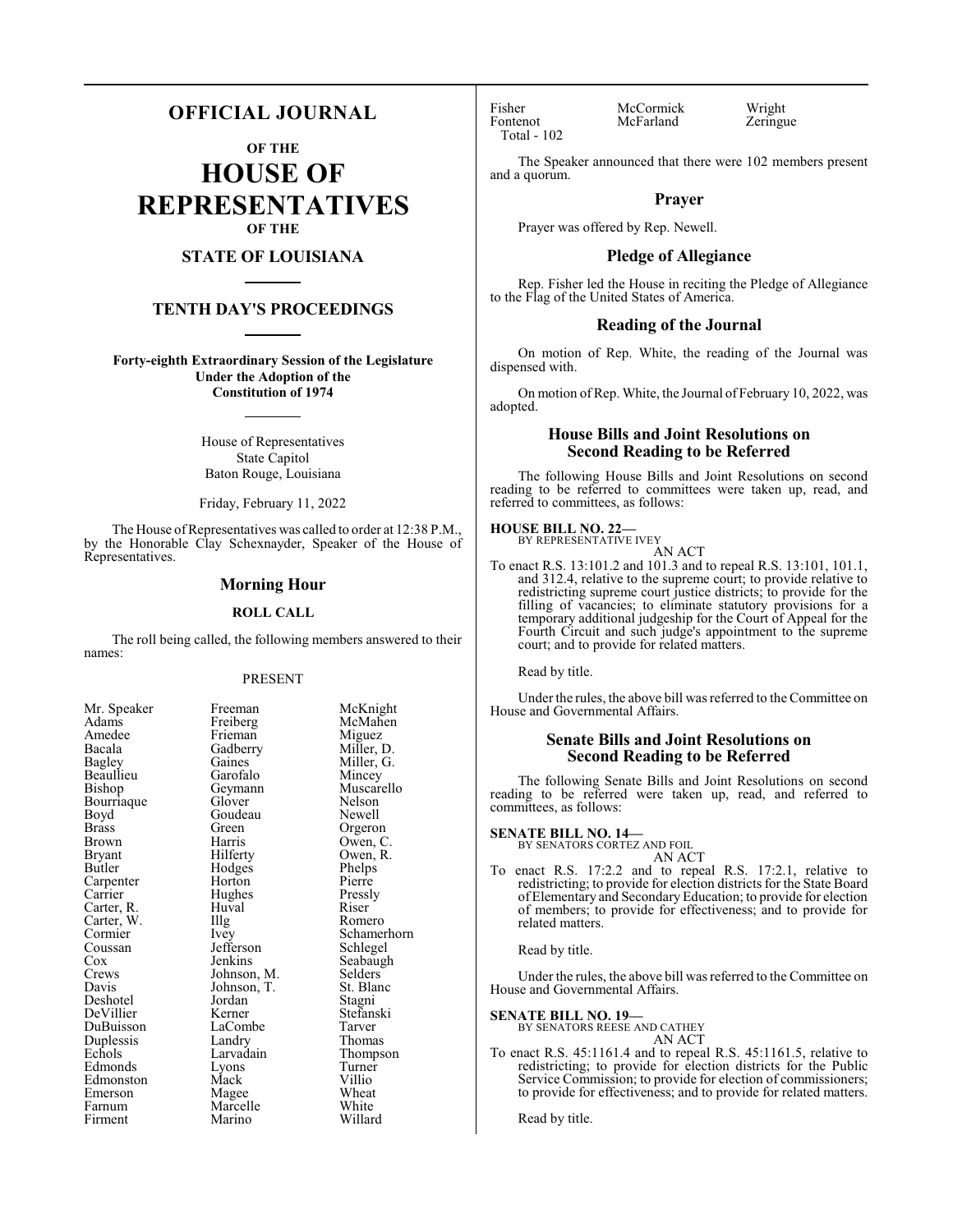# Page 2 HOUSE

10th Day's Proceedings - February 11, 2022

Under the rules, the above bill was referred to the Committee on House and Governmental Affairs.

## **House Bills and Joint Resolutions on Third Reading and Final Passage**

The following House Bills and Joint Resolutions on third reading and final passage were taken up and acted upon as follows:

#### **HOUSE BILL NO. 14—**

BY REPRESENTATIVES SCHEXNAYDER, BACALA, BAGLEY,<br>BEAULLIEU, BISHOP, BOURRIAQUE, BROWN, BUTLER, CARRIER,<br>COUSSAN, DAVIS, DESHOTEL, DEVILLIER, ECHOLS, EDMONDS,<br>EDMONSTON, FARNUM, FİRMENT, FREEMAN, FRIEMAN,<br>GADBERRY, GOUDEAU,H AN ACT

To enact R.S. 24:35.3 and to repeal R.S. 24:35.2, relative to redistricting; to provide for the election districts for the House of Representatives of the Legislature of Louisiana; to provide for effectiveness; and to provide for related matters.

Read by title.

Rep. Jenkins sent up floor amendments which were read as follows:

## **HOUSE FLOOR AMENDMENTS**

Amendments proposed by Representative Jenkins to Engrossed House Bill No. 14 by Representative Schexnayder

#### AMENDMENT NO. 1

On page 1, delete lines 12 through 14 and delete pages 2 through 13 and on page 14 delete lines 1 through 3 and insert the following:

(1) District 1 is composed of Precincts  $2-1$ ,  $2-18D$ ,  $3-1$ ,  $3-2$ , 3-3, 3-4, and 4-1A of Bossier Parish and Precincts 82, 105, 106, 133, 134, 136A, 136B, 137, 138, 139, 140, 142, 143, 144, 145, 146, 149, 151, 154, 155, 156, 157, 158, 160, 161, 162, 163, 165 and 166 of Caddo Parish.

(2) District 2 is composed of Precincts 2-5A, 2-6, 2-8, 2-13, 2-23, and  $\overline{4-8D}$  of Bossier Parish and Precincts 5B,  $6, 7, 8, 15, 17, 26,$ 27, 28, 29, 30, 31, 32, 37, 39, 40, 41, 43, 44, 45, 46, 54, 55, 64, 67, 71, 98, 99, and 111 of Caddo Parish.

(3) District 3 is composed of Precincts 3, 4, 23, 24, 25, 34, 35, 36, 38, 50, 51, 52, 53, 58, 59, 60, 61, 70, 78, 79, 80, 86, 91, 92, 93, and 94 of Caddo Parish.

(4) District 4 is composed of Precincts 1, 2, 5A, 47, 57, 62, 63, 65, 69, 73, 74, 81, 83, 84, 85, 87, 88, 89, 90, 100, 114, 122, and 135 of Caddo Parish.

(5) District 5 is composed of Precincts 2-7, 3-8, 3-9, 3-12, 3-14, 3-15, 3-18, 3-19, 3-20, 4-3, 4-5, 4-6, 4-7, 4-8, 5-8, 5-9, 5-10, 5-11, 5-12, 5-13, 5-15, 6-7, 6-8, 6-9, 7-12, 7-15, 7-16, 7-21, 7-27B, 16-8, 16-9, 17-8, 17-9, 17-10, 17-11, 17-12, 17-13, 17-13A, 17-14, 17-15, and 17-16 of Orleans Parish.

(6) District 6 is composed of Precincts 1-1, 1-2, 1-3, 1-3B, 1-4, 1-5, and 4-8C of Bossier Parish and Precincts 9, 10, 11, 12, 13, 14, 16, 20, 21, 22, 48, 49, 68, 72, 75, 76, 77, 112, 113, and 129 of Caddo Parish.

(7) District 7 is composed of Precincts 56, 66, 95, 97, 101, 102, 103, 104, 107, 108, 109, 110, 115, 123, 125, 126, 127, 128, and 132 of Caddo Parish and Precincts 10, 11, 21, 22, 28, 35, 37, 46, 48, 49, 51, 53, and 55 of De Soto Parish.

(8) District 8 is composed of Precincts 2-2, 2-4, 2-7, 2-9, 2-10, 2-11, 2-11A, 2-12A, 2-12B, 2-17A, 2-17B, 2-18B, 2-18C, 2-18E, 2-18F, 2-18G, 2-19, 2-21A, 2-21B, 2-21C, 2-21D, 2-22A, 2-22B, and 2-22C of Bossier Parish.

(9) District 9 is composed of Precincts 1-3A, 2-3, 2-3A, 2-12C, 2-14, 2-15, 2-16, 2-20, 4-2, 4-3A, 4-3B, 4-3C, 4-3D, 4-4A, 4-4B, 4-5A, 4-6A, 4-6B, 4-8A, 4-10, 4-11A, 4-11B, and 4-11C of Bossier Parish.

(10) District 10 is composed of Precincts 4-7A, 4-7B, 4-8B, 4-8E, 4-8G, and 4-9 of Bossier Parish and Webster Parish.

(11) District 11 is composed of Precincts 1-1, 1-2, 2-1, 2-2, 2-3, 2-4, 2-5, 2-6, 3-1, 3-2, 3-3, 3-6, and 3-7 of Bienville Parish; Claiborne Parish; and Precincts 1-1, 1-2, 1-3, 2-1, 2-2, 3-1, 3-3, 3-4, 9-1, 9-2, 10-1, 10-2, 10-4, 10-5, 11-1, 11-2, 11-3, 11-4, 12-1, 12-2, 12-4, 12-5, and 12-6 of Lincoln Parish.

(12) District 12 is composed of Precincts 3-2, 3-5, 3-6, 4-1, 4-2, 4-3, 4-4, 4-5, 4-6, 5-1, 5-2, 5-3, 5-4, 6-1, 6-2, 6-3, 7-1, 7-2, 8-1, 8-2, 8-3, 8-4, 9-3, 9-4, 9-5, 10-3, and 12-3 of Lincoln Parish and Union Parish.

(13) District 13 is composed of Precincts 1-3, 1-4, 3-4, 3-5, 4-1, 4-2, 4-4, 5-1, 5-2, 5-3, 5-4, 6-1, 6-2, 6-3, 6-4, 7-1, 7-2, 7-3, 7-4, and 7-5 of Bienville Parish; Jackson Parish; Precincts 55 of Ouachita Parish; Precincts 1-2, 2-1, 2-3, 3-1, 3-2, 3-3, and 7-2 of Red River Parish; and Precincts 1-1, 1-3, 1-4, 2-1, 2-2, 2-3, 3-1A, 3-1B, 3-1C, 3-2, 3-2A, 3-3, 4-1, 4-2, 4-2A, 4-3, 4-5, 5-1, 5-2, 5-3, 5-5, 6-1, 6-1A, 6-3, 6-6, 7-1, 7-1A, 7-2, 7-2A, and 7-7 of Winn Parish.

(14) District 14 is composed of Precincts 23, 35, 39-1, 39-2, 40, and 42 of Morehouse Parish and Precincts 1, 1A, 2, 4, 6, 7, 36, 42, 50, 59, 60, 61, 62, 63, 64, 71, 75, 76, 77, and 78 of Ouachita Parish.

(15) District 15 is composed of Precincts 32, 33, 39, 40, 41, 44, 44A, 45, 48, 49, 51, 51A, 52, 52A, 53, 54, 56, 56A, 57, and 58 of Ouachita Parish.

(16) District 16 is composed of Precincts 1, 3-1, 6, 7, 8, 12, 13, 14, 16, 20, 21, 31, 32, and 37 of Morehouse Parish and Precincts 3, 5, 8, 9, 9A, 65, 65A, 66, 67, 68, 69, 70, 72, 73, 74, and 79 of Ouachita Parish.

(17) District 17 is composed of Precincts 10, 11, 12, 13, 14, 15, 16, 17, 18, 19, 20, 21, 22, 23, 24, 26, 27, 27A, 28, 29, 30, 31, 34, 35, 37, 38, 46, and 47 of Ouachita Parish.

(18) District 18 is composed of Precincts 31 and 32 of Iberville Parish; Pointe Coupee Parish; Precincts 1A, 4, 18, 19, 20, 21, and 22 of West Baton Rouge Parish; and West Feliciana Parish.

(19) District 19 is composed of Precincts 1, 4, 5A, 5B, 15, 17, and 18 of East Carroll Parish; Precincts 1, 2, 3, 4, 5, 6, 7, 8, 9, 10, and 14 of Madison Parish; Precincts 24, 26-1, 27, 29, 45, 47, 48, 50, 53, and 54 of Morehouse Parish; Precincts 25 of Ouachita Parish; Richland Parish; and West Carroll Parish.

(20) District 20 is composed of Caldwell Parish; Precincts 1-1, 1-2, 1-3, 1-4, 2-1, 2-2, 3-1, 3-2, 3-3, 3-4, 4-1, 4-2, 5-1, 6-1, 6-2, 6-3, 9-1, 9-2, 9-3, and 9-4 of Catahoula Parish; Precincts 1, 2, 3, 4, 4A, 4B, 6, 12, 13, 13A, 14, 21, 22, 27, 30, 31, 32, and 33 of Franklin Parish; and Precincts 1-1, 1-2, 1-3, 2-1, 3-1, 3-2, 4-2, 4-3, 5-1, 6-1, 6-2, 7-2, 9-1, 9-3, 9-4, 9-5, and 10-1 of La Salle Parish.

(21) District 21 is composed of Precincts 6-5, 7-1, 7-3, 7-5, and 8-1 of Catahoula Parish; Concordia Parish; Precincts 3, 5, 6, 7, 9, 10, 13, 14, 16, and 19 of East Carroll Parish; Precincts 16, 18, 19, 20, 24,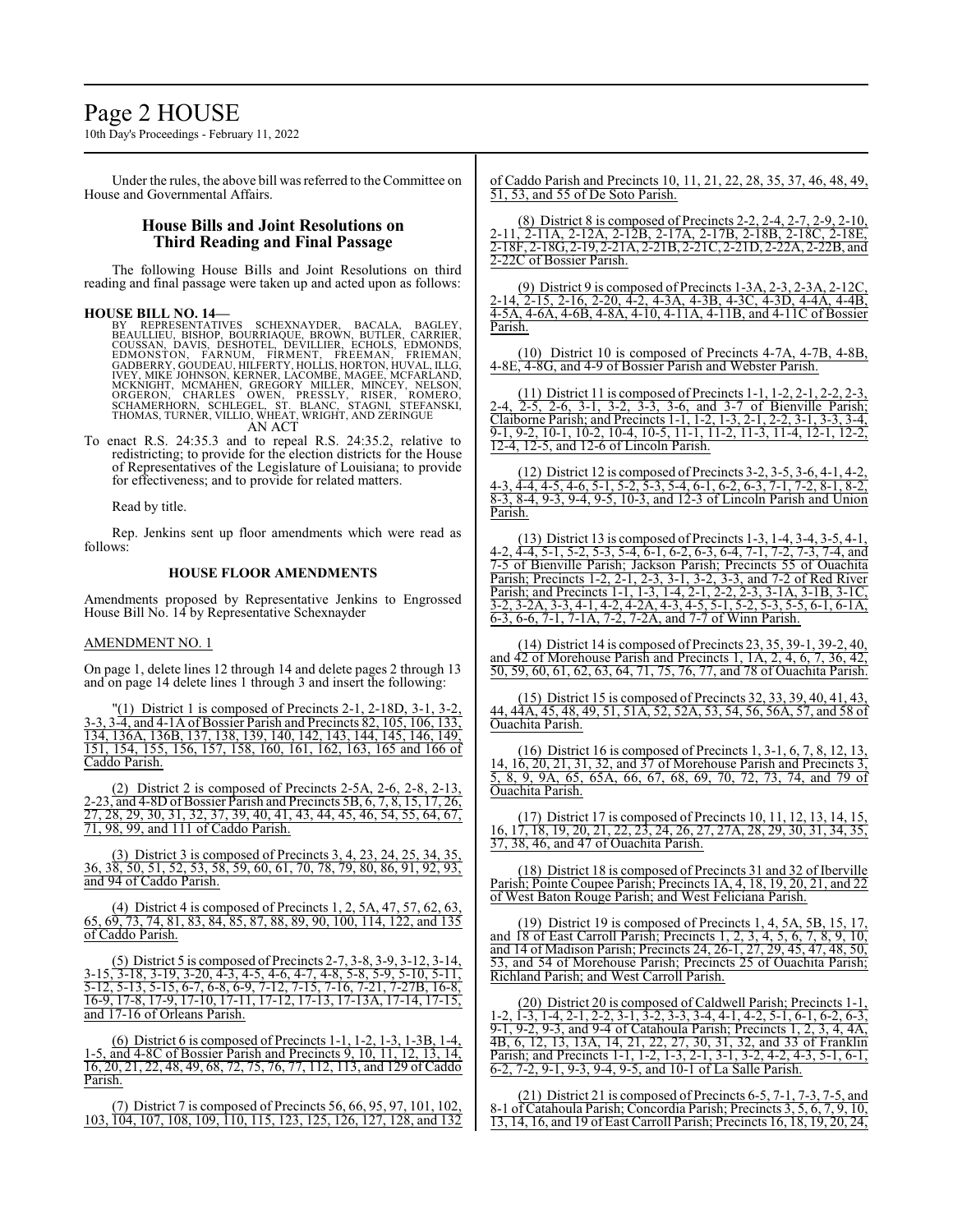10th Day's Proceedings - February 11, 2022

and 26 of Franklin Parish; Precincts 11, 12, 13, 15, 16, 17, 18, 19, 20, 21, 22, 23, 24, 25, and 26 of Madison Parish; and Tensas Parish.

(22) District 22 is composed of Grant Parish; Precincts 7-1, 8-2, 8-3, 8-5, 8-6, 8-7, and 9-2 of La Salle Parish; Precincts 1-1A, 1-2, 1-6, 1-7, 1-12, 2-1, 2-2, 2-3, 2-4, 2-5, 2-6, 2-9, 3-1, 3-2, 3-3, 3-5, 3-6, 3-8, 3-9, 3-10, 4-3, 4-4, 4-5, 4-6, 4-7, 4-8, and 4-9 of Natchitoches Parish; Precincts 1-1 of Red River Parish; and Precincts 1-5 of Winn Parish.

(23) District 23 is composed of Precincts 1, 4, 5, 6, 9, 16, 23, 26, 30, 31, 32, 33, 34, 38, 42, 44, 56, 59, 60, and 63 of De Soto Parish; Precincts 1-1, 1-3, 1-3A, 1-4, 1-4A, 1-5, 1-5A, 1-8, 1-9, 1-9A, 1-10, 1-10A, 1-10B, 1-11, 1-13, 1-14, 2-7, 2-7A, 2-8, 3-4, 3-7, 4-1, and 4-2 of Natchitoches Parish; and Precincts 4-1, 4-2, 4-3, 4-5, 5-1, 5-2, 6-1, 6-2, 7-1, and 7-3 of Red River Parish.

(24) District 24 is composed of Precinct 5 of Beauregard Parish; Sabine Parish; and Precincts 1-5A, 1-9, 2-1, 2-1A, 2-2, 2-2A, 2-3, 2-3A, 2-4, 2-4E, 3-1, 3-2, 3-3, 3-4, 3-5, 4-3E, 5-1, 5-1A, 5-2, 5-2A, 6-1, 6-2, 6-3, 6-4, 7-1, 7-2, 7-2A, 7-3, 7-4A, 8-1, 8-2, and 8-3 of Vernon Parish.

(25) District 25 is composed of Precincts C13, C22, C23, C30, C31, C34, C35, C36, C37-A, C37-B, C38-A, C41, C42, S1, S2, S4, S5, S6A, S6B, S7, S8, S9, S10, S11, S13, S14, S15, S17, S18, S19, S20, S21, S22, S23, S24, S25, S26, S27, S28, and S29 of Rapides Parish.

(26) District 26 is composed of Precincts C1, C2, C3, C4, C5, C6, C7, C8, C9, C10, C11-A, C11-B, C14, C15, C17, C18, C19, C20, C21, C24, C25, C26, C27, C28, C32, C33, C38-B, C39, C40, N1, N2, N3, N4, and N6 of Rapides Parish.

(27) District 27 is composed of Precincts N5, N7, N8, N9, N10, N11, N12, N13-A, N13-B, N14-A, N14-B, N15, N16, N17, N18-A, N18-B, N19, N20, N21, N22, N23, N24, N25, N26, N27, N28, N29, and S16 of Rapides Parish.

(28) District 28 is composed of Avoyelles Parish and Precincts 4040, 5004, 5010, 5030, 5040, 5041, and 5050 of Evangeline Parish.

(29) District 29 is composed ofPrecincts 1-17, 1-18, 1-19, 1-21, 1-22, 1-23, 1-24, 1-25, 1-26, 1-58, 1-77, 1-85, 2-16, 2-23, and 2-30 of East Baton Rouge Parish and Precincts 1B, 1C, 2A, 2B, 3, 5, 6, 7A, 7B, 8, 9, 10A, 10B, 11A, 11B, 12, 13A, 13B, 14, 15, 16, and 17 of West Baton Rouge Parish.

(30) District 30 is composed of Precincts 7, 16A, 17, 18, 18A, 25, 2<del>5A, 25B, 26, 27, 27B, 27D, 28</del>, and 30 of Beauregard Parish and Precincts 1-1, 1-1B, 1-2, 1-2A, 1-3, 1-3B, 1-3C, 1-3D, 1-4, 1-4A, 1-4B, 1-4C, 1-4D, 1-5, 1-6, 1-6A, 1-6B, 1-7, 1-7A, 1-7B, 1-8, 1-8A, 1-8C, 1-8E, 1-8F, 4-1, 4-2, 4-3, 4-3A, 4-3C, 4-3F, 4-3G, 4-3J, 4-3K, 4-3L, 4-3M, 4-3N, 7-4, 7-5, 7-5A, and 7-5C of Vernon Parish.

(31) District 31 is composed of Precincts 34, 35, 36, 37, 67, 83, 84, 85, 86, and 125 of Lafayette Parish and Precincts 7A-1, 7B, 8B, 9, 10A, 11, 12, 18, 19A, 19B, 20B-1, 24, 25, and 25A of Vermilion Parish.

(32) District 32 is composed of Allen Parish; Precincts 1, 2, 4, 6, 9, 10, 11, 13, 14, 14A, 15, 16, 16B, 17A, 19, 19C, 20, 21, 22, and 27A of Beauregard Parish; and Precincts 600, 601, 602, 603, 660, and 662 of Calcasieu Parish.

(33) District 33 is composed of Precincts 400, 401, 402, 403, 404, 405, 406, 407, 408, 460E, 460W, 461, 465, 466E, 466W, 467, 560, 561, 562, 661, 663, 700, 701, 702, 703, and 762 of Calcasieu Parish.

(34) District 34 is composed of Precincts 300, 301, 302, 303, 304, 305, 307, 308, 309E, 309W, 310, 311, 312, 313E, 313W, 314, 315E, 315W, 319N, 319S, 320E, 320W, 321, 322, 323, 324, 328, 329, 330, 361, and 364 of Calcasieu Parish.

(35) District 35 is composed of Precincts 12, 12A, 12B, and 13A of Beauregard Parish and Precincts 160E, 160W, 161, 162E, 162W, 163, 165, 166E, 166W, 167, 306, 317, 318, 440, 441, 463, 464, and 664 of Calcasieu Parish.

(36) District 36 is composed of Precincts 316E, 316W, 325, 326, 327, 331, 332N, 332S, 333, 334, 335, 336, 337, 338, 339, 340, 362, 363, 366, 368, 369, and 372 of Calcasieu Parish.

(37) District 37 is composed of Precincts 164, 260, 261, 262, 360, 800, 801, 860N, 860S, 861E, and 861W ofCalcasieu Parish and Precincts 5, 6, 7, 8, 8A, 9A, 9B, 10, 12, 13, 14, 16, 17, 18, 19, 20, 21 and 23 of Jefferson Davis Parish.

(38) District 38 is composed of Precincts 1010, 1020, 1030, 1031, 1040, 1041, 1050, 1060, 1080, 1081, 1090, 1091, 1100, 1101, 1110, 1120, 1130, 1140, 1150, 1160, 1161, 1162, 1170, 1171, 3010, 3020, 3030, 3031, 3032, 3040, 3050, 3051, 3052, 3060, 3070, 3071, 4001, 4010, 4011, 4012, 4020, 4021, 4030, and 5020 of Evangeline Parish and Precincts 1, 2, 3, 4, 5, 7, 7A, 15, 16, 17, 29, 30, 31, 38, 39, and 40 of St. Landry Parish.

(39) District 39 is composed of Precincts 1, 2, 3, 4, 5, 6, 7, 8, 9, 25, 26, 29, 113, 119, 122, and 123 of Lafayette Parish; Precincts 42 and 43 of St. Landry Parish; and Precincts 23, 26, 27, and 29 of St. Martin Parish.

(40) District 40 is composed of Precincts 6, 8, 9, 10, 11, 12, 13, 14, 18, 19, 20, 21, 22, 23, 24, 25, 26, 27, 28, 33, 34, 35, 36, and 37 of St. Landry Parish.

(41) District 41 is composed of Precincts 2-1, 2-2, 2-3, 2-5, 3-1, 3-2, 3-3, 3-4, 3-5, 3-7, 4-1, 4-2, 4-5, 4-6, 6-16, 7-2, 7-3, and 7-4 of Acadia Parish; Precincts 2010, 2010A, 2020, 2030, and 2040 of Evangeline Parish; and Precincts 32, 41, 44, 45, 46, 47, 48, 49, 50, 51, and 52 of St. Landry Parish.

(42) District 42 is composed of Precincts 1-1, 1-2, 1-3, 1-4, 1-5, 1-6, 1-8, 1-9, 4-4, 5-1, 5-2, 5-3, 5-4, 5-5, 6-1, 6-2, 6-3, 6-4, 6-5, 6-6, 6-7, 6-8, 6-10, 6-12, 6-13, 6-14, and 6-15 of Acadia Parish and Precincts 27, 28, 31, 71, 114, and 124 of Lafayette Parish.

(43) District 43 is composed of Precincts 87, 88, 91, 93, 94, 95, 96, 97, 98, 99, 100, 104, 109, 115, 120, 121, 126, 127, and 128 of Lafayette Parish.

(44) District 44 is composed of Precincts 10, 11, 12, 13, 14, 15, 16, 17, 18, 19, 20, 21, 22, 23, 24, 49, 51, 52, 53, 57, 58, 59, 60, 61, 62, 63, 64, 65, 66, 68, 72, and 112 of Lafayette Parish and Precinct 17 of St. Martin Parish.

(45) District 45 is composed of Precincts 30, 32, 33, 38, 39, 40, 41, 42, 43, 44, 45, 46, 47, 48, 69, 70, 73, 74, 75, 76, 77, 78, 79, 80, 81, 82, 89, 90 and 92 of Lafayette Parish.

(46) District 46 is composed of Precincts 14-1 of Iberia Parish; Precincts 101, 102, 103, 105, 106, 107, 108, 110, 111, 116, 117, and 118 of Lafayette Parish; Precincts 3 of St. Martin Parish; and Precincts 26, 26A, and 44 of Vermilion Parish.

(47) District 47 is composed of Precincts 365, 367, 370, 371N, 371S, 468, 469, 760, and 761 of Calcasieu Parish; Cameron Parish; Precincts 1, 2, 3, and 4 of Jefferson Davis Parish; and Precincts 1, 2, 5A, 6, 14, 16, 19A-1, 20A-2, 21, 21A, 23, 42A, 57A, and 57B of Vermilion Parish.

(48) District 48 is composed of Precincts 3-1, 6-3, 6-5, 7-1, 7-2, 7-4, 7-5, 8-2, 8-3, 9-2, 9-4, and 9-5 of Iberia Parish and Precincts 5,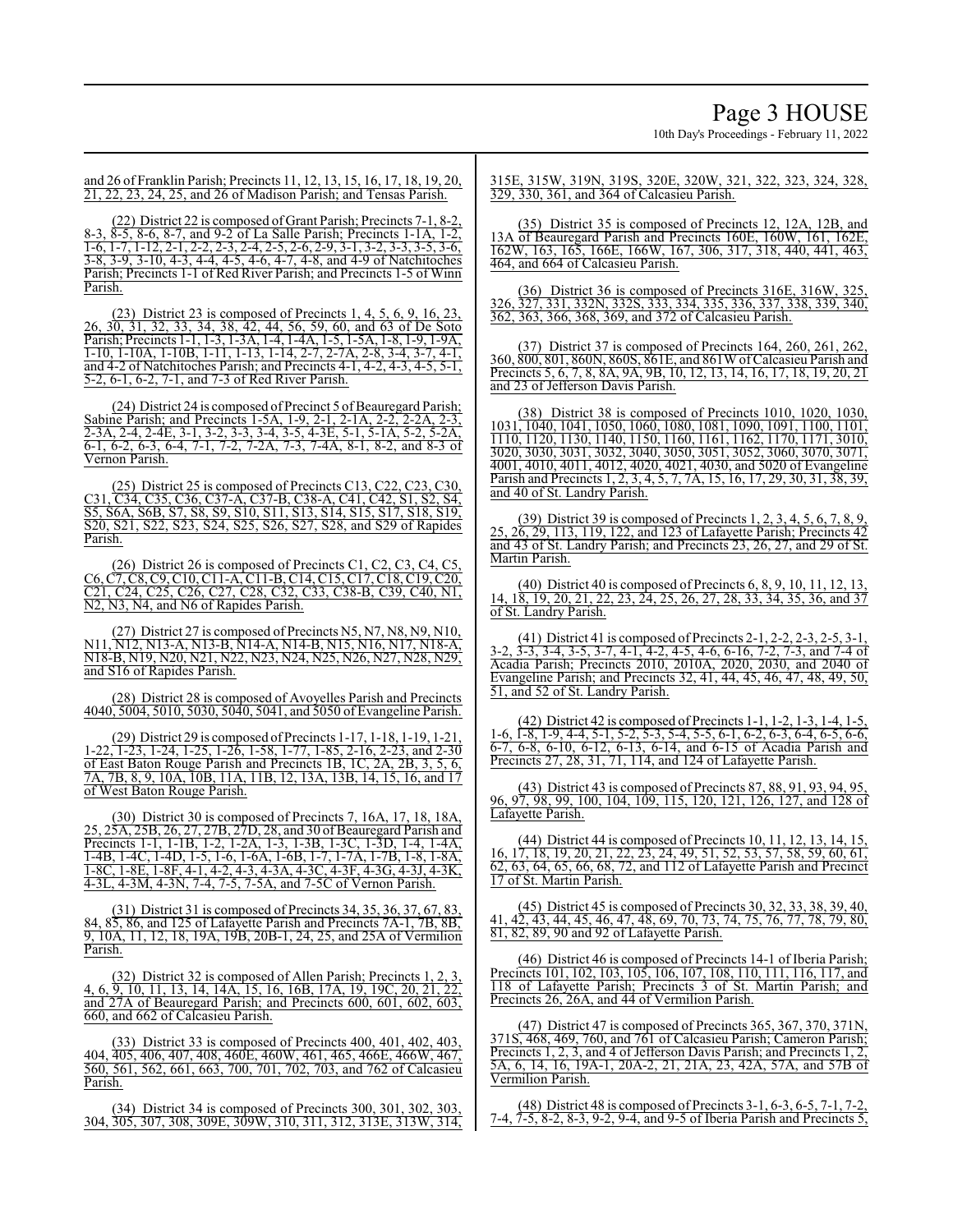# Page 4 HOUSE

10th Day's Proceedings - February 11, 2022

6, 11, 12, 13, 15, 16, 19, 20, 21, 22, 24, 25, and 28 of St. Martin Parish.

(49) District 49 is composed of Precincts 2-3, 3-3, 5-4, 10-3, 10-4, 10-7, 13-1, 13-3, and 14-3 ofIberia Parish and Precincts 28, 29, 32B, 34, 34A, 35, 36A-1, 37, 38, 39, 40, 41, 42B, 45A, 46A, 46B-1, 46B-2, 46B-3, 46B-4, 49B-1, 49B-2, 50A, 51, and 53 of Vermilion Parish.

(50) District 50 is composed of Precincts 9-1 of Iberia Parish; Precinct 1 and 2 of St. Martin Parish; and Precincts 1, 2, 3, 4, 5, 6, 7, 8, 9, 10, 11, 12, 13, 14, 15, 16, 17, 18, 19, 20, 21, 22, 23, 24, 25, 26, 27, 28, 29, 30, 31, 32, 33, 34, 35, 36, 38, 39, 42, and 44 of St. Mary Parish.

(51) District 51 is composed of Precincts 2-2, 2-3, 2-4, 2-5, 3-1, 3-2, and 4-3 of Assumption Parish; Precincts 1-1, 1-2, 1-4, 11-3, and 11-5 of Lafourche Parish; Precincts 37, 40, 41, 43, and 45 of St. Mary Parish; and Precincts 1, 4, 5, 7, 8, 9, 10, 11, 27, 64, 65, 67, and 76 of Terrebonne Parish.

(52) District 52 is composed of Precincts 12, 13, 14, 15, 16, 17, 18, 35, 36, 38, 41, 43, 45, 46, 48, 51, 68, 69, 74, 82, 83, 84, 85, 86, 87, and 90 of Terrebonne Parish.

(53) District 53 is composed of Precinct 11-1 of Lafourche Parish and Precincts 19, 20, 21, 23, 25, 29, 31, 32, 34, 49, 52, 53, 54, 55, 56, 57, 58, 59, 60, 61, 63, 71, 72, 73, 88, 89, 110, and 111 of Terrebonne Parish.

(54) District 54 is composed of Precincts 3-2, 3-3, 3-4, 4-1, 4-2, 4-3, 4-4, 4-5, 4-6, 7-3, 8-1, 9-1, 9-2, 10-1, 10-2, 10-3, 10-4, 10-5, 10-6, 10-7, 10-8, 10-9, 10-10, 10-11, 10-12, 10-13, 10-14, 10-15, 10-16, and 11-2 of Lafourche Parish.

(55) District 55 is composed of Precincts 1-3, 1-5, 2-1, 2-1A, 2-2, 2-3, 2-3A, 2-4, 2-5, 2-6, 2-7, 2-8, 2-9, 2-10, 2-11, 2-12, 2-13, 2-14, 3-1, 3-5, 3-6, 5-1, 5-1A, 5-1B, 5-2, 6-1, 6-2, 6-3, 6-4, 6-5, 7-1, 7-2, 7-4, and 11-4 of Lafourche Parish and Precincts 4-1 of St. Charles Parish.

(56) District 56 is composed of Precincts 1-6, 2-1, 2-3, 2-4, 2-5, 2-6, 3-1, 3-2, 3-3, 4-2, 4-3, 5-1, 5-3, 5-4, 5-5, 6-1, 6-2, 6-4, 6-6, 6-7, 6-8, 7-1, 7-2, and 7-3 of St. Charles Parish and Precincts 5-4 and 5-7 of St. John the Baptist Parish.

(57) District 57 is composed of Precincts 1-1, 1-2, 1-3, 1-5, 2-2, 4-4, and 7-4 of St. Charles Parish and Precincts 1-2, 1-4, 1-5, 2-3, 2-4, 3-1, 3-2, 3-4, 4-1, 4-2, 4-3, 4-13, 4-14, 5-1, 5-8, 6-1, 6-3, 6-4, 7-2, 7-3, 7-5, and 7-7 of St. John the Baptist Parish.

(58) District 58 is composed of Precincts 6, 28, 30, 36, 37, 39, 42, 44, 45, 47, 48, 50, 51, 52, 53, 54, 55, 57, and 65 of Ascension Parish; Precincts 1 and 3 of Iberville Parish; Precincts 1, 4, 7, 8, 10, 11, 12, 13, 14, 15, 16, 17, 18, and 19 of St. James Parish; and Precincts 1-1 and 1-3 of St. John the Baptist Parish.

(59) District 59 is composed of Precincts 1, 2, 3, 7, 8, 9, 10, 11, 16, 17, 61, 62, 63, 64, 71, 77, and 78 of Ascension Parish.

(60) District 60 is composed of Precincts 1-1, 1-2, 2-1, 4-1, 4-2, 5-1, 5-2, 5-3, 5-5, 6-1, 6-2, 6-3, 7-1, 7-2, 7-3, 8-1, and 9-1 of Assumption Parish and Precincts 4, 5, 6, 7, 9, 10, 11, 12, 13, 13C, 14, 14A, 15, 15B, 16, 17, 18, 19, 20, 21, 22, 23, 24, 25, 26, 27, 28, and 29 of Iberville Parish.

(61) District 61 is composed of Precincts 1-2, 1-7, 1-9, 1-14, 1-27, 1-28, 1-29, 1-30, 1-32, 1-36, 1-37, 1-40, 1-50, 1-52, 1-54, 1-57, 1-60, 1-61, 1-62, 1-63, 1-64, and 1-104 of East Baton Rouge Parish.

(62) District 62 is composed of Precincts 1-11, 1-84, 2-3, 2-10, 2-11, 2-12, 2-14, 2-15, 2-21, 2-26, 2-27, 2-28, 2-32, and 2-35 of East

Baton Rouge Parish and Precincts 1, 2, 3, 4, 5, 6, 7, 8, 9, 10, 11, and 12 of East Feliciana Parish.

(63) District 63 is composed ofPrecincts 1-86, 1-91, 1-92, 1-94, 1-95, 1-100, 1-101, 2-2, 2-4, 2-5, 2-9, 2-13, 2-17, 2-18, 2-19, 2-20, 2-22, 2-24, 2-25, 2-29, 2-31, 2-34, 2-36, and 2-37 of East Baton Rouge Parish.

(64) District 64 is composed of Precincts 2-6, 2-7, 2-8, and 2-33 of East Baton Rouge Parish and Precincts 1, 1A, 1B, 1C, 1D, 2, 2A, 3, 3A, 3B, 4, 4A, 4B, 5, 5B, 6, and 39B of Livingston Parish.

(65) District 65 is composed of Precincts 1-89, 1-97, 1-98, 3-1, 3-2, 3-6, 3-9, 3-12, 3-14, 3-21, 3-25, 3-26, 3-30, 3-32, 3-37, 3-46, 3-54, 3-58, 3-61, and 3-72 of East Baton Rouge Parish.

(66) District 66 is composed ofPrecincts 3-10, 3-16, 3-19, 3-22, 3-33, 3-34, 3-38, 3-39, 3-43, 3-45, 3-47, 3-48, 3-53, 3-56, 3-62, 3-63, 3-66, 3-67, 3-70, and 3-71 of East Baton Rouge Parish.

(67) District 67 is composed of Precincts 1-1, 1-3, 1-4, 1-5, 1-6, 1-10, 1-13, 1-15, 1-16, 1-38, 1-45, 1-46, 1-51, 1-67, 1-68, 1-102, 3-20, 3-44, 3-50, 3-57, and 3-69 of East Baton Rouge Parish.

(68) District 68 is composed of Precincts 1-8, 1-35, 1-39, 1-41, 1-42, 1-44, 1-48, 1-59, 1-65, 1-73, 1-79, 1-105, 3-13, 3-17, 3-18, 3-29, 3-35, 3-51, 3-52, and 3-60 of East Baton Rouge Parish.

(69) District 69 is composed ofPrecincts 1-33, 1-34, 1-49, 1-53, 1-72, 1-74, 1-80, 1-90, 1-99, 1-103, 3-3, 3-7, 3-11, 3-15, 3-27, 3-31, 3-41, and 3-59 of East Baton Rouge Parish.

(70) District 70 is composed ofPrecincts 1-12, 1-43, 1-47, 1-56, 1-66, 1-69, 1-75, 1-76, 1-107, 3-4, 3-5, 3-23, 3-36, 3-40, 3-49, 3-55, 3-64, 3-65, and 3-68 of East Baton Rouge Parish.

(71) District 71 is composed of Precincts 5C, 7A, 7C, 24B, 24C, 25, 26, 26A, 26B, 26C, 27, 28A, 28B, 35, 35A, 36, 39, 39A, 40, 40A, and 41 of Livingston Parish.

(72) District 72 is composed of Precincts 13 and 14 of East Feliciana Parish; St. Helena Parish; and Precincts 1, 2, 6, 11, 15, 16, 17, 18, 26, 43, 46, 47, 48, 49, 101, 102, 104, 104A, 105, 106, 107, 109, 111A, 115B, 119, 123, 129, and 129A of Tangipahoa Parish.

(73) District 73 is composed of Precincts 70, 70A, 71, 72, 73, 74, 116, 120, 120B, 122, 122A, 122B, 124, 124A, 137, 137A, 137B, 137C, 137D, 143, 143A, 145, 147, 149, 149A, and 151 of Tangipahoa Parish.

(74) District 74 is composed of Precincts 201, 202, 203, 204, 205, 206, 207, 302, 303, 304, 305, 308, 501, 502, 503, 504, 505, 601, 602, 603, 604, 606, 609, A01, A02, A03, A04, C09, F01, and P01 of St. Tammany Parish.

(75) District 75 is composed of Washington Parish.

(76) District 76 is composed of Precincts 801, 804, 805, 806, 807, 808, 809, 810, 811, 812, 813, 814, 816, 817, 818, 909, 918, 922, S10, S11, S16, S17, S20, S21, S22, S23, S24, and S25 of St. Tammany Parish.

(77) District 77 is composed of Precincts 101, 104, 105, 106, 107, 108, 110, 111, 112, 113, 114, 115, 116, 118, 301, 306, 310, 314, C01, C02, C03, C04, C05, C06, C07, C08, C10, and C11 of St. Tammany Parish.

(78) District 78 is composed of Precincts 9, 11, 21, 51, 52, 53, 54, 55, 56, 57, 58, 59, 61, 62, 104, 108, 117, 118, 119, 120, 121, 122, 123, 124, 1-H, 2-H, 3-H, 4-H, 5-H, 6-H, 7-H, 8-H, and 9-H of Jefferson Parish.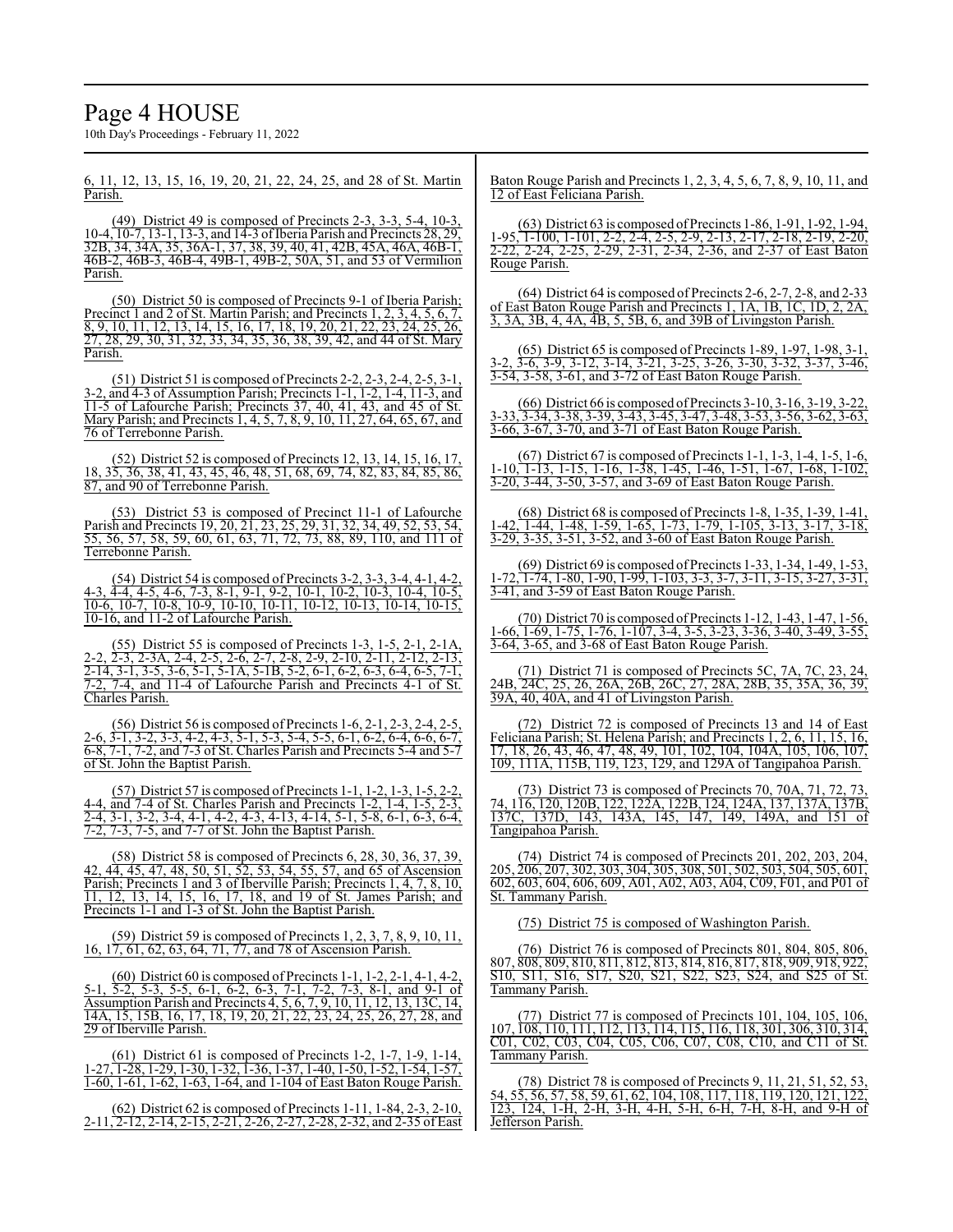## Page 5 HOUSE

10th Day's Proceedings - February 11, 2022

(79) District 79 is composed of Precincts 1, 2, 3, 4, 5, 12, 13, 14, 15, 16, 17, 20, 24, 2-K, 3-K, 4-K, 5-K, 6-KB, 7-KA, 7-KB, 8-K, 9-K, 10-K, 11-K, 12-K, 34-K, and 35-K of Jefferson Parish.

(80) District 80 is composed of Precincts 18, 19, 22, 23, 29, 31, 32, 33, 35, 36, 37, 40, 41, 70, 71, 73, 74, 75, 76, 77, 78, 79, 80, 81, 82, 83, 84, 85, and 86 of Jefferson Parish.

 $(81)$  District 81 is composed of Precincts 34, 35, 40, 43, and 66 of Ascension Parish; Precincts 13A, 14, 15, 16, 17, 18, 18A, 19, 19A, 21, 21A, 22, 31, 32, 33, 34, 38, and 43 of Livingston Parish; Precincts 2, 3, 5, 6, and 9 of St. James Parish; and Precincts 2-1 and 2-2 of St. John the Baptist Parish.

(82) District 82 is composed of Precincts 38, 43, 60, 63, 64, 65, 66, 67, 68, 69, 72, 87, 88, 89, 90, 91, 92, 93, 94, 95, 96, 97, 98, 99, 100, 101, 102, 103, 105, 106, 125A, 125B, 126, 127, 128, 129, 130, 131, 132, 133, 134, 136, and 138 of Jefferson Parish.

(83) District 83 is composed of Precincts 150, 151, 152, 153, 154, 155, 156, 157A, 157B, 170, 179B, 180, 187, 188, 191, 200, 201, 1-W, 2-W, 3-W, 4-W, 5-W, 6-W, and 7-W of Jefferson Parish.

(84) District 84 is composed of Precincts 175, 176, 177, 178, 182, 183, 184, 185A, 185B, 189, 190, 192, 193A, 193B, 194A, 194B, 198, 199, 202, 203, 204, 246, 247, 248, 1-GI, and 1-L of Jefferson Parish.

(85) District 85 is composed of Precincts 225, 226, 227, 228, 229, 230, 231, 232A, 232B, 234, 1-G, 2-G, 3-G, 4-G, 5-G, 6-G, 7-G, 8-G, 9-G, 10-G, 11-G, 12-G, and 13-G of Jefferson Parish.

(86) District 86 is composed of Precincts 27, 28, 33, 40, 40A, 41, 42, 42A, 44, 45, 72A, 106A, 108, 110, 112, 114, 117, 118, 120A, 121, 121A, 127, 127A, 139, 141, and 141A of Tangipahoa Parish.

(87) District 87 is composed of Precincts 171, 172, 173, 174, 179A, 181, 195, 196, 197A, 197B, 205, 210, 211, 212, 213A, 213B, 213C, 214A, 214B, 215, 216A, and 216C of Jefferson Parish.

(88) District 88 is composed of Precincts 4, 5, 12, 13, 14, 15, 18, 20, 21, 22, 23, 24, 25, 26, 27, 31, 32, 33, 41, 58, 72, 73, and 76 of Ascension Parish.

(89) District 89 is composed of Precincts 102, 103, 401, 402, 403, 404, 405, 407, 410, 413, 414, 415, 416, 417, 418, 419, 421, 427, 429, M01, M02, M03, M04, M05, M06, M07, M08, M11, M12, and MD1 of St. Tammany Parish.

(90) District 90 is composed of Precincts 705, 802, 803, 815, 902, 903, 904, 906, 907, 910, 911, 912, 914, 916, 917, 921, S01, S02, S03, S04, S05, S06, S07, S08, S09, S13, S15, S18, and S19 of St. Tammany Parish.

(91) District 91 is composed of Precincts 1-1, 1-2, 2-6, 10-3, 10-6, 10-7, 10-8, 10-9, 10-11, 10-12, 10-13, 10-14, 11-2, 11-3, 11-4, 11-5, 11-8, 11-9, 11-10, 11-11, 11-12, 11-13, 11-14, 11-17, 12-1, 12-2, 12-3, 12-4, 12-5, 12-6, 12-7, 12-8, 12-9, 12-10, 12-11, 12-12, 12-13, 12-14, 12-16, 12-17, 12-19, 14-20, 14-21, 14-23, 14-24A, 14-25, and 14-26 of Orleans Parish.

(92) District 92 is composed of Precincts 7, 8, 10, 115, 116, 1-K, 6-KA, 13-KA, 13-KB, 14-K, 15-K, 16-K, 17-K, 18-K, 19-K, 20-K, 21-K, 22-K, 23-K, 24-K, 25-K, 26-K, 27-K, 28-K, 29-K, 30-K, 31-K, and 33-K of Jefferson Parish.

(93) District 93 is composed of Precincts 1-5, 1-6, 2-1, 2-2, 2-4, 3-1, 4-2, 5-1, 5-2, 5-3, 5-5, 5-7, 6-1, 6-2, 6-4, 6-6, 7-2, 7-4, 7-5, 7-6, 7-7, 7-8, 7-9A, 7-10, 7-11, 7-13, 7-14, 7-20, 8-4, 8-6, 8-7, 8-8, 8-9, 8-12, 9-10, 9-17, 9-19, 9-21, 9-23, 9-25, and 9-26 of Orleans Parish.

(94) District 94 is composed of Precincts 25, 26, 27, 28, 30, 34, 39, 42, 44, 45, and 46 of Jefferson Parish and Precincts 4-9, 4-11, 4-14, 4-15, 4-17, 4-17A, 4-18, 4-20, 4-21, 4-22, 4-23, 5-16, 5-17, 5-18, 7-41, 7-42, 17-17, 17-18, 17-18A, 17-19, and 17-20 of Orleans Parish.

(95) District 95 is composed of Precincts 5A, 6A, 6B, 7, 7B, 7D, 8A, 8B, 9, 10, 11, 11A, 12, 13B, 20, 23A, 23B, 23C, 29, 30, and 36A of Livingston Parish and Precincts 45A, 125, 133, and 133A of Tangipahoa Parish.

(96) District 96 is composed of Precincts 1-1, 1-3, 2-1, 3-2, 4-1, 4-2, 4-3, 4-4, 6-1, 10-1, 10-2, 11-2, 12-1, and 12-3 of Iberia Parish; Precincts 54, 55, and 56 of Lafayette Parish; and Precincts 4, 7, 8, 9, 10, 14, and 18 of St. Martin Parish.

(97) District 97 is composed ofPrecincts 7-17, 7-18, 7-19, 7-23, 7-24, 7-25, 7-25A, 7-26, 7-27, 7-28, 7-28A, 7-29, 7-30, 7-32, 7-33, 7-35, 7-37, 7-37A, 7-40, 8-13, 8-14, 8-15, 8-19, 8-20, 8-21, 8-22, 8-23, 8-24, 8-25, 8-26, 8-27, 8-28, 8-30, 9-29, 9-30, 9-30A, 9-31, 9-31A, 9-31B, 9-31D, and 9-42 of Orleans Parish.

(98) District 98 is composed ofPrecincts 13-1, 13-2, 13-3, 13-4, 13-5, 13-6, 13-7, 13-8, 13-9, 13-10, 13-11, 13-12, 13-13, 13-14, 13-15, 13-16, 14-1, 14-2, 14-3, 14-4, 14-5, 14-6, 14-7, 14-8, 14-9, 14-10, 14-11, 14-12, 14-13A, 14-14, 14-15, 14-16, 14-17, 14-18A, 14-19, 16-1, 16-1A, 16-2, 16-3, 16-4, 16-5, 16-6, 16-7, 17-1, 17-2, 17-3, 17-4, 17-5, 17-6, and 17-7 of Orleans Parish.

(99) District 99 is composed of Precincts 7-1, 8-1, 8-2, 9-1, 9-3, 9-4, 9-5, 9-6, 9-7, 9-8, 9-9, 9-11, 9-12, 9-13, 9-14, 9-15, 9-16, 9-28, 9-28C, 9-32, 9-33, 9-34A, 9-35, 9-35A, 9-36, 9-36B, 9-37, 9-38, 9-38A, 9-42C, 9-43A, 9-43B, 9-43C, 9-43E, 9-43F, 9-43H, 9-43M, and 9-43N of Orleans Parish.

(100) District 100 is composed of Precincts 9-39, 9-39B, 9-40, 9-40A, 9-40C, 9-41, 9-41A, 9-41B, 9-41C, 9-41D, 9-43G, 9-43I, 9-43J, 9-43K, 9-43L, 9-44, 9-44A, 9-44B, 9-44D, 9-44E, 9-44F, 9-44G, 9-44I, 9-44J, 9-44L, 9-44M, 9-44N, 9-44O, 9-44P, 9-44Q, and 9-45 of Orleans Parish.

(101) District 101 is composed of Precincts 1-20, 1-31, 1-55, 1-70, 1-71, 1-78, 1-81, 1-82, 1-83, 1-87, 1-88, 1-93, 2-1, 3-8, 3-24, and 3-28 of East Baton Rouge Parish.

(102) District 102 is composed of Precincts 15-1, 15-2, 15-3, 15-5, 15-6, 15-8, 15-9, 15-10, 15-11, 15-12, 15-12A, 15-13, 15-13A, 15-13B, 15-14, 15-14A, 15-14B, 15-14C, 15-14D, 15-14E, 15-14F, 15-14G, 15-15, 15-15A, 15-15B, 15-16, 15-17, 15-17A, 15-17B, 15-18, 15-18A, 15-18B, 15-18C, 15-18E, 15-19, 15-19A, 15-19B, and 15-19C of Orleans Parish.

(103) District 103 is composed of Precincts 9-45A of Orleans Parish; Precincts 1-1, 1-2, and 1-3 of Plaquemines Parish; and St. Bernard Parish.

(104) District 104 is composed of Precincts 307, 309, 312, 313, 406, 408, 409, 411, 412, 420, 422, 426, 430, 605, 701, 702, 703, 704, 706, 901, 905, 913, 915, M09, and M10 of St. Tammany Parish.

(105) District 105 is composed of Precincts 216B, 217, 235, 236, 237, 238A, and 238B of Jefferson Parish; Precincts 15-18D and 15-18F of Orleans Parish; and Precincts 2-1, 3-1, 4-1, 5-1, 6-1, 6-2, 7-1, 7-2, 8-1, 8-2, 8-3, 9-1, and 9-2 of Plaquemines Parish."

On motion of Rep. Jenkins, the amendments were withdrawn.

Rep. Miguez sent up floor amendments which were read as follows: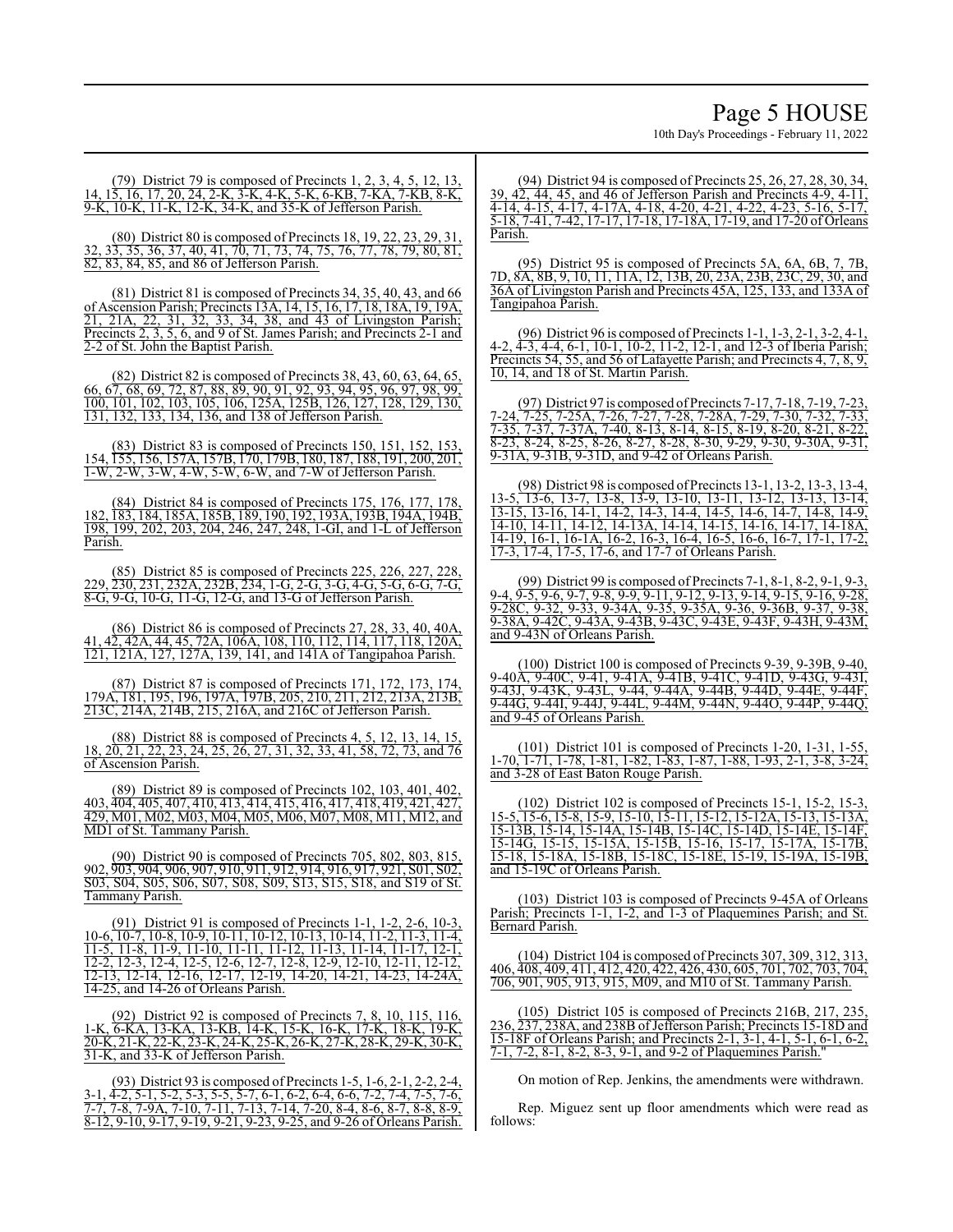10th Day's Proceedings - February 11, 2022

### **HOUSE FLOOR AMENDMENTS**

Amendments proposed by Representative Miguez to Engrossed House Bill No. 14 by Representative Schexnayder

### AMENDMENT NO. 1

On page 7, delete lines 11 through 17 and insert the following:

"(48) District 48 is composed of Precincts 1-3, 2-3, 3-1, 3-2 3-3, 6-3, 6-5, 7-1, 7-2, 7-4, 7-5, 8-2, 8-3, 9-2, 9-4, 9-5, and 14-1 of Iberia Parish; Precincts 100, 101, 102, and 110 of Lafayette Parish; and Precincts 3 and 4 of St. Martin Parish.

(49) District 49 is composed of Precincts 5-4, 10-3, 10-4, 10-7, 13-1, 13-3, and 14-3 of Iberia Parish; Precincts 103, 107, 108, 111, 116, and 118 of Lafayette Parish; and Precincts 41, 42A, 42B, 44, 45A, 46B-1, 49B-1, 49B-2, 50A, 51, 53, and 57A of Vermilion Parish."

On motion of Rep. Miguez, the amendments were adopted.

Rep. Charles Owen sent up floor amendments which were read as follows:

## **HOUSE FLOOR AMENDMENTS**

Amendments proposed by Representative Charles Owen to Engrossed House Bill No. 14 by Representative Schexnayder

## AMENDMENT NO. 1

On page 4, delete lines 12 through 17 and insert the following:

 $(24)$  District 24 is composed of Precincts 2, 3, 4, 5, 6, 9, 19, 19C, 20, and 21 of Beauregard Parish; Precincts 1-1, 1-2, 1-3, 2-1, 2-2, 2-2A, 2-3, 2-4, 2-4A, 2-5, 2-6, 2-6A, 3-2, 3-6, 3-6A, 3-7, 3-7B,  $\overline{3-7x}$ , 4-1, 5-3, and 5-8 of Sabine Parish; and Precincts 1-7, 1-9, 2-1,  $\frac{3}{2}, \frac{3}{2}, \frac{3}{2}, \frac{3}{2}, \frac{3}{2}, \frac{3}{2}, \frac{3}{2}, \frac{3}{2}, \frac{3}{2}, \frac{3}{2}, \frac{3}{2}, \frac{3}{2}, \frac{3}{2}, \frac{3}{2}, \frac{3}{2}, \frac{3}{2}, \frac{3}{2}, \frac{3}{2}, \frac{3}{2}, \frac{3}{2}, \frac{3}{2}, \frac{3}{2}, \frac{3}{2}, \frac{3}{2}, \frac{3}{2}, \frac{3}{2}, \frac{3}{2}, \frac{3}{2}, \frac{3}{2}, \frac{3}{2}, \frac{3}{2}, \frac{$ 2-1A, 2-2, 2-2A, 2-3, 2-3A, 2-4, 2-4E, 3-1, 3-2, 3-3, 3-4, 3-5, 4-3, 4-3E, 4-3L, 4-3M, 4-3N, 5-1, 5-1A, 5-2, 5-2A, 6-1, 6-2, 6-3, 6-4, 7-3, 7-4A, 8-1, 8-2, and 8-3 of Vernon Parish."

#### AMENDMENT NO. 2

On page 5, delete lines 7 through 12 and insert the following:

"(30) District 30 is composed of Precincts 7, 15, 16, 16A, 16B, 17, 17A, 18, 18A, 25, 25A, 25B, 26, 27, 27A, 27B, 27D, 28, and 30 of Beauregard Parish and Precincts 1-1, 1-1B, 1-2, 1-2A, 1-3, 1-3B, 1-3C, 1-3D, 1-4, 1-4A, 1-4B, 1-4C, 1-4D, 1-5, 1-5A, 1-6, 1-6A, 1-6B, 1-7A, 1-7B, 1-8, 1-8A, 1-8C, 1-8E, 1-8F, 4-1, 4-2, 4-3A, 4-3C, 4-3F, 4-3G, 4-3J, 4-3K, 7-1, 7-2, 7-2A, 7-4, 7-5, 7-5A, and 7-5C of Vernon Parish."

On motion of Rep. Charles Owen, the amendments were adopted.

Rep. Crews sent up floor amendments which were read as follows:

#### **HOUSE FLOOR AMENDMENTS**

Amendments proposed by Representative Crews to Engrossed House Bill No. 14 by Representative Schexnayder

#### AMENDMENT NO. 1

On page 1, delete lines 12 through 14 and on page 2, delete lines 1 through 3 and insert the following:

 $(1)$  District 1 is composed of Precincts 66, 88, 105, 106, 132 133, 134, 135, 136A, 136B, 137, 138, 139, 140, 142, 143, 144, 145,

146, 149, 151, 154, 155, 156, 157, 158, 160, 161, 162, 163, 165, and 166 of Caddo Parish.

(2) District 2 is composed of Precincts 2-5A, 2-8, 2-11, 2-12A, 2-12B, 2-12C, 2-13, 2-23, and 4-8D of Bossier Parish and Precincts 5B, 6, 7, 8, 15, 17, 27, 28, 29, 30, 31, 32, 37, 39, 40, 41, 43, 44, 45, 46, 54, 64, 67, 71, 98, 99, and 111 of Caddo Parish."

#### AMENDMENT NO. 2

On page 2, delete lines 6 and 7 and insert the following:

(4) District 4 is composed of Precincts 1, 2, 5A, 47, 55, 57, 61, 62, 63, 65, 69, 73, 74, 81, 82, 83, 84, 85, 86, 87, 90, 100, 114, and 122 of Caddo Parish.

#### AMENDMENT NO. 3

On page 2, delete lines 17 through 19 and insert the following:

|          |  |  | "(8) District 8 is composed of Precincts 2-1, 2-2, 2-4, 2-6, 2-7, |  |
|----------|--|--|-------------------------------------------------------------------|--|
|          |  |  | 2-9, 2-10, 2-11A, 2-17A, 2-18B, 2-18C, 2-18E, 2-18F, 2-18G, 2-19, |  |
|          |  |  | 2-21A, 2-21B, 2-21C, 2-21D, 2-22A, 2-22B, and 2-22C of Bossier    |  |
| Parish." |  |  |                                                                   |  |

On motion of Rep. Crews, the amendments were withdrawn.

Rep. Farnum sent up floor amendments which were read as follows:

## **HOUSE FLOOR AMENDMENTS**

Amendments proposed by Representative Farnum to Engrossed House Bill No. 14 by Representative Schexnayder

#### AMENDMENT NO. 1

On page 4, delete lines 12 through 17 and insert the following:

 $(24)$  District 24 is composed of Precincts 1, 2, 3, 4, 5, 6, 17A 19, 19C, 20, and 21 of Beauregard Parish; Precincts 1-1, 1-2, 1-3, 2-1, 2-2, 2-2A, 2-3, 2-4, 2-4A, 2-5, 2-6, 2-6A, 3-2, 3-6, 3-6A, 3-7, 3-7B, 3-7X, 4-1, 5-3, and 5-8 of Sabine Parish; and Precincts 1-5, 1-5A, 1-7, 1-9, 2-1, 2-1A, 2-2, 2-2A, 2-3, 2-3A, 2-4, 2-4E, 3-1, 3-2, 3-3, 3-4, 3-5, 4-3E, 4-3L, 4-3N, 5-1, 5-1A, 5-2, 5-2A, 6-1, 6-2, 6-3, 6-4, 7-3, 7-4A, 8-1, 8-2, and 8-3 of Vernon Parish."

#### AMENDMENT NO. 2

On page 5, delete lines 7 through 12 and insert the following:

(30) District 30 is composed of Precincts 7, 15, 16, 16A, 16B, 17, 18, 18A, 25, 25A, 25B, 26, 27, 27A, 27B, 27D, 28, and 30 of Beauregard Parish and Precincts 1-1, 1-1B, 1-2, 1-2A, 1-3, 1-3B, 1-3C, 1-3D, 1-4, 1-4A, 1-4B, 1-4C, 1-4D, 1-5, 1-5A, 1-6, 1-6A, 1-6B, 1-7A, 1-7B, 1-8, 1-8A, 1-8C, 1-8E, 1-8F, 4-1, 4-2, 4-3A, 4-3C, 4-3F, 4-3G, 4-3J, 4-3K, 7-1, 7-2, 7-2A, 7-4, 7-5, 7-5A, and 7-5C of Vernon Parish."

#### AMENDMENT NO. 3

On page 5, delete lines 16 through 18 and insert the following:

(32) District 32 is composed of Allen Parish; Precincts 9, 10, 11, 14, 14A, and 22 of Beauregard Parish; Precincts 560, 561, 562, 600, 601, 602, 603, 660, 661, 662, 663, 664, and 760 of Calcasieu Parish; and Precinct 17 of Jefferson Davis Parish.

#### AMENDMENT NO. 4

On page 5, delete lines 25 through 28 and insert the following: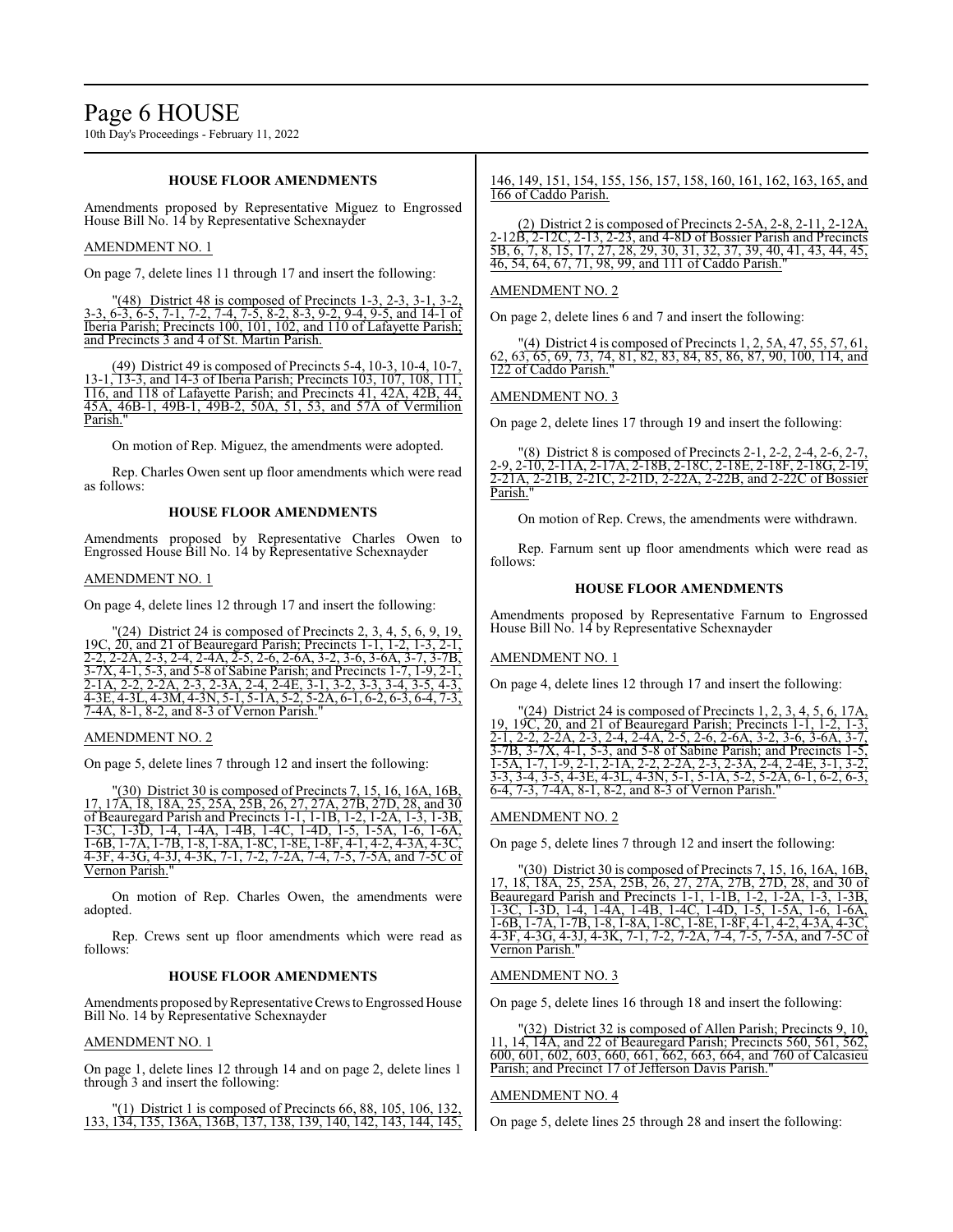10th Day's Proceedings - February 11, 2022

(35) District 35 is composed of Precincts 12, 12A, 12B, 13, and 13AofBeauregard Parish and Precincts 160E, 160W, 161, 162E, 162W, 163, 164, 165, 166E, 166W, 167, 302, 306, 314, 316E, 317, 440, 441, 463, and 464 of Calcasieu Parish."

## AMENDMENT NO. 5

On page 6, delete lines 4 and 5 and insert the following:

"(37) District 37 is composed of Precincts 261, 262, 360, 800, 801, 860N, 860S, 861E, and 861W ofCalcasieu Parish and Precincts 1, 2, 3, 4, 5, 6, 7, 8, 8A, 9A, 9B, 10, 12, 13, 14, 16, 18, 19, 20, 21, and 23 of Jefferson Davis Parish."

On motion of Rep. Farnum, the amendments were adopted.

Rep. Thompson sent up floor amendments which were read as follows:

## **HOUSE FLOOR AMENDMENTS**

Amendments proposed by Representative Thompson to Engrossed House Bill No. 14 by Representative Schexnayder

## AMENDMENT NO. 1

On page 3, delete lines 21 through 23 and insert the following:

"(19) District 19 is composed of Precincts 4, 15, 17, and 18 of East Carroll Parish; Precincts 1, 2, 3, 4, 5, 6, 7, 8, 9, 10, and 14 of Madison Parish; Precincts 23, 24, 26-1, 27, 29, 40, 42, 45, 47, 48, 50, 53, and 54 of Morehouse Parish; Richland Parish; and West Carroll Parish.

## AMENDMENT NO. 2

On page 4, delete lines 1 through 4 and insert the following:

 $\Gamma(21)$  District 21 is composed of Precincts 1-1, 2-1, 6-5, 7-1, 7-3, 7-5, and 8-1 of Catahoula Parish; Concordia Parish; Precincts 1, 3, 5, 5A, 5B, 6, 7, 9, 10, 13, 14, 16, and 19 of East Carroll Parish; Precincts 16, 18, 19, 20, and 24 of Franklin Parish; Precincts 11, 12, 13, 15, 16, 17, 18, 19, 20, 21, 22, 23, 24, 25, and 26 of Madison Parish; and Tensas Parish."

On motion of Rep. Thompson, the amendments were adopted.

Rep. Echols sent up floor amendments which were read as follows:

#### **HOUSE FLOOR AMENDMENTS**

Amendments proposed by Representative Echols to Engrossed House Bill No. 14 by Representative Schexnayder

#### AMENDMENT NO. 1

On page 4, delete lines 8 through 11 and insert the following:

"(23) District 23 is composed of Precincts 3-8, 3-9, 3-12, 3-14, 3-15, 3-18, 3-19, 3-20, 4-3, 4-5, 4-6, 4-7, 4-8, 5-7, 5-8, 5-9, 5-10, 3-15, 3-18, 3-19, 3-20, 4-3, 4-5, 4-6, 4-7, 4-8, 5-7, 5-8, 5-9, 5-10, 5-11, 5-12, 5-13, 5-15, 6-8, 6-9, 7-12, 7-13, 7-15, 7-16, 7-20, 7-21, 7-26, 7-27B, 16-8, 17-8, 17-9, 17-10, 17-11, 17-12, 17-13, 17-13A, 17-14, 17-15, and 17-16 of Orleans Parish."

#### AMENDMENT NO. 2

On page 11, delete lines 8 through 10 and insert the following:

"(83) District 83 is composed of Precincts 150, 151, 152, 153, 154, 155, 156, 157A, 157B, 170, 179B, 180, 181, 187, 188, 191, 200, 201, 1-W, 2-W, 3-W, 4-W, 5-W, 6-W, and 7-W ofJefferson Parish."

## AMENDMENT NO. 3

On page 11, delete lines 20 through 22 and insert the following:

"(87) District 87 is composed of Precincts 171, 172, 173, 179A, 195, 196, 197A, 197B, 205, 210, 211, 212, 213A, 213B, 213C, 214A, 214B, 215, 216A, 216C, and 217 of Jefferson Parish."

## AMENDMENT NO. 4

On page 12, delete lines 4 through 8 and insert the following:

"(91) District 91 is composed of Precincts 2-4, 2-6, 2-7, 10-3, 10-6, 10-7, 10-8, 10-11, 10-12, 10-13, 10-14, 11-2, 11-3, 11-4, 11-5, 11-8, 11-9, 11-10, 11-11, 11-12, 11-13, 11-14, 11-17, 12-1, 12-2, 12-3, 12-5, 12-7, 12-8, 12-9, 12-10, 12-11, 12-12, 12-13, 12-14, 12-16, 12-17, 12-19, 13-13, 13-14, 14-23, 14-24A, 14-26, and 16-9 of Orleans Parish."

#### AMENDMENT NO. 5

On page 12, delete lines 13 through 16 and insert the following:

(93) District 93 is composed of Precincts 1-1, 1-2, 1-5, 1-6, 2-1, 2-2, 3-1, 4-2, 5-1, 5-2, 5-3, 5-5, 6-1, 6-2, 6-4, 6-6, 6-7, 7-2, 7-4, 7-5, 7-6, 7-7, 7-8, 7-9A, 7-10, 7-11, 7-14, 8-4, 8-6, 8-7, 8-8, 8-9, 8-12, 9-10, 9-17, 9-19, 9-21, 9-23, 9-25, 9-26, 9-28, 9-28C, and 10-9 of Orleans Parish."

#### AMENDMENT NO. 6

On page 12, delete lines 28 and 29 and on page 13, delete lines 1 through 11 and insert the following:

 $(97)$  District 97 is composed of Precincts 7-17, 7-18, 7-19, 7-23, 7-24, 7-25, 7-25A, 7-27, 7-28, 7-28A, 7-29, 7-30, 7-32, 7-33, 7-35, 7-37, 7-37A, 7-40, 8-13, 8-14, 8-15, 8-19, 8-20, 8-21, 8-22,  $8-23, 8-24, 8-25, 8-26, 8-27, 8-28, 8-30, 9-29, 9-30, 9-30A, 9-31,$ 9-31A, 9-31B, 9-31D, and 9-33 of Orleans Parish.

(98) District 98 is composed of Precincts 12-4, 12-6, 13-1, 13-13-3, 13-4, 13-5, 13-6, 13-7, 13-8, 13-9, 13-10, 13-11, 13-12, 13-15, 13-16, 14-1, 14-2, 14-3, 14-4, 14-5, 14-6, 14-7, 14-8, 14-9, 14-10, 14-11, 14-12, 14-13A, 14-14, 14-15, 14-16, 14-17, 14-18A, 14-19, 14-20, 14-21, 14-25, 16-1, 16-1A, 16-2, 16-3, 16-4, 16-5, 16-6, 16-7, 17-1, 17-2, 17-3, 17-4, 17-5, 17-6, and 17-7 of Orleans Parish.

(99) District 99 is composed of Precincts 7-1, 8-1, 8-2, 9-1, 9-3, 9-4, 9-5, 9-6, 9-7, 9-8, 9-9, 9-11, 9-12, 9-13, 9-14, 9-15, 9-16, 9-32, 9-34A, 9-35, 9-35A, 9-36, 9-36B, 9-37, 9-38, 9-38A, 9-42, 9-42C, 9-43A, 9-43B, 9-43C, 9-43E, 9-43F, 9-43H, 9-43I, 9-43M, and 9-43N of Orleans Parish."

On motion of Rep. Echols, the amendments were withdrawn.

Rep. Stefanski sent up floor amendments which were read as follows:

## **HOUSE FLOOR AMENDMENTS**

Amendments proposed by Representative Stefanski to Engrossed House Bill No. 14 by Representative Schexnayder

#### AMENDMENT NO. 1

On page 5, delete lines 3 through 6 and insert the following:

"(29) District 29 is composed of Precincts 1-17, 1-18, 1-19, 1-21, 1-22, 1-23, 1-24, 1-25, 1-26, 1-58, 1-77, 1-85, 2-16, 2-23, and 2-30 of East Baton Rouge Parish and Precincts 1B, 1C, 2A, 2B, 3, 5, 6, 7A, 7B, 8, 9, 10A, 10B, 11A, 11B, 12, 13A, 13B, 14, 15, 16, and 17 of West Baton Rouge Parish.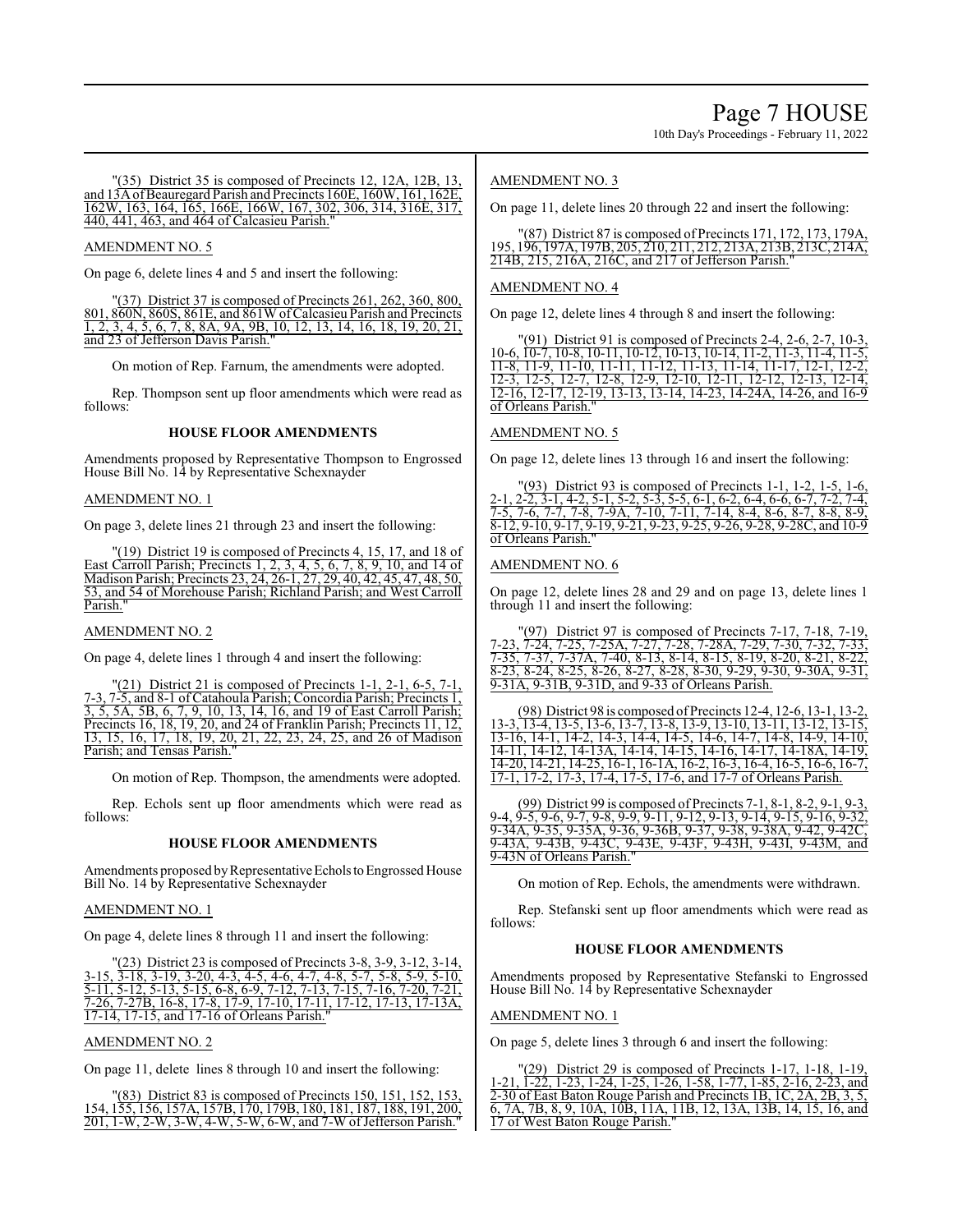# Page 8 HOUSE

10th Day's Proceedings - February 11, 2022

## AMENDMENT NO. 2

On page 9, delete lines 1 through 6 and insert the following:

"(62) District 62 is composed of Precincts 1-11, 1-84, 2-3, 2-9,<br>-10, 2-11, 2-12, 2-14, 2-15, 2-22, 2-25, 2-26, 2-27, and 2-28 of East 2-25, 2-26, 2-27, and 2-28 of East Baton Rouge Parish and East Feliciana Parish.

(63) District 63 is composed ofPrecincts 1-86, 1-91, 1-92, 1-94, 1-95, 1-100, 1-101, 2-2, 2-4, 2-5, 2-13, 2-17, 2-18, 2-19, 2-20, 2-21, 2-24, 2-29, 2-31, 2-32, 2-34, 2-35, 2-36, and 2-37 of East Baton 2-24, 2-29, 2-31, 2-32, 2-34, 2-35, 2-36, and 2-37 of East Baton Rouge Parish."

On motion of Rep. Stefanski, the amendments were withdrawn.

Rep. Cox sent up floor amendments which were read as follows:

#### **HOUSE FLOOR AMENDMENTS**

Amendments proposed by Representative Cox to Original House Bill No. 14 by Representative Schexnayder

### AMENDMENT NO. 1

On page 1, delete lines 12 through 14 and on page 2, delete lines 1 through 24 and insert the following:

(1) District 1 is composed of Precincts 2-1, 2-18D, 3-1, 3-2 3-3, 3-4, and 4-1A of Bossier Parish and Precincts 66, 105, 107, 110, 123, 125, 126, 132, 133, 134, 136A, 136B, 139, 140, 142, 143, 144, 145, 146, 149, 151, 154, 155, 156, 157, 161, 162, and 165 of Caddo Parish.

(2) District 2 is composed of Precincts 2-5A, 2-6, 2-8, 2-12A, 2-12B, 2-12C, 2-13, 2-14, 2-23, and 4-8D of Bossier Parish and Precincts 6, 7, 8, 15, 17, 27, 28, 29, 30, 31, 32, 37, 39, 40, 41, 44, 45, 46, 54, 64, 67, 71, 98, 99, and 111 of Caddo Parish.

(3) District 3 is composed of Precincts 23, 25, 34, 35, 36, 38, 50, 51, 52, 53, 56, 58, 59, 60, 68, 75, 78, 79, 80, 97, 101, 104, 108,  $\frac{109}{109}$ , 112, and 115 of Caddo Parish.

(4) District 4 is composed of Precincts 1, 2, 5A, 5B, 43, 47, 55, 57, 73, 74, 81, 82, 83, 84, 85, 106, 122, 135, 137, 138, 158, 160, 163, and 166 of Caddo Parish.

(5) District 5 is composed of Precincts 3, 4, 61, 62, 63, 65, 69, 70, 86, 87, 88, 89, 90, 91, 92, 93, 94, 95, 100, 103, and 114 of Caddo Parish.

(6) District 6 is composed of Precincts 1-1, 1-2, 1-3, 1-3B, 1-4, 1-5, and 4-8C of Bossier Parish and Precincts 9, 10, 11, 12, 13, 14, 16, 20, 21, 22, 24, 26, 48, 49, 72, 76, 77, 102, 113, 127, and 129 of Caddo Parish.

(7) District 7 is composed of Precinct 128 of Caddo Parish; Precincts 10, 11, 16, 21, 22, 23, 28, 30, 35, 37, 46, 48, 49, 51, and 53 of De Soto Parish; Sabine Parish; and Precincts 1-9, 2-1, 2-1A, 2-2,  $2-2A$ ,  $2-3$ , and  $2-3A$  of Vernon Parish.

(8) District 8 is composed of Precincts 2-2, 2-4, 2-7, 2-9, 2-10, 2-11, 2-11A, 2-17A, 2-18B, 2-18C, 2-18E, 2-18F, 2-18G, 2-19, 2-21A, 2-21B, 2-21C, 2-21D, 2-22A, 2-22B, and 2-22C of Bossier Parish.

(9) District 9 is composed of Precincts 1-3A, 2-3, 2-3A, 2-15, 2-16, 2-17B, 2-20, 4-2, 4-3A, 4-3B, 4-3C, 4-3D, 4-4A, 4-4B, 4-5A, 4-6A, 4-6B, 4-7A, 4-7B, 4-8A, 4-8E, 4-11A, 4-11B, and 4-11C of Bossier Parish.

(10) District 10 is composed of Precincts 4-8B, 4-8G, 4-9, and 4-10 of Bossier Parish and Webster Parish."

## AMENDMENT NO. 2

On page 3, delete lines 4 through 7 and insert the following:

| $(13)$ District 13 is composed of Precincts 1-3, 1-4, 3-4, 3-5,            |
|----------------------------------------------------------------------------|
| 3-6, 4-1, 4-2, 4-4, 5-1, 5-2, 5-3, 5-4, 6-1, 6-2, 6-3, 6-4, 7-1, 7-2, 7-3, |
| 7-4, and 7-5 of Bienville Parish: Jackson Parish: Precincts 2-1, 2-2.      |
| 2-3, and 2-5 of Natchitoches Parish; Precincts 1-1, 1-2, 2-1, 2-3, 3-1,    |
| 3-2, 3-3, 7-1, and 7-2 of Red River Parish; and Winn Parish."              |

#### AMENDMENT NO. 3

On page 4, delete lines 5 through 26, and insert the following:

(22) District 22 is composed of Grant Parish; Precincts 2-1, 3-1, 3-2, 4-3, 7-2, 8-2, 8-3, 8-5, 8-6, 8-7, and 9-5 of La Salle Parish; Precincts 1-2, 2-4, 2-6, 2-9, 3-1, 3-3, 3-5, 3-6, 3-8, 3-9, 3-10, 4-5, 4-6, 4-7, 4-8, and 4-9 of Natchitoches Parish; and Precincts S1, S2, S4, S5, S6A, S6B, S8, and S9 of Rapides Parish.

(23) District 23 is composed of Precincts 1, 4, 5, 6, 9, 26, 31, 32, 33, 34, 38, 42, 44, 55, 56, 59, 60, and 63 of De Soto Parish; Precincts 1-1, 1-1A, 1-3, 1-3A, 1-4, 1-4A, 1-5, 1-5A, 1-6, 1-7, 1-8, 1-9, 1-9A, 1-10, 1-10A, 1-10B, 1-11, 1-12, 1-13, 1-14, 2-7, 2-7A, 2-8, 3-2, 3-4, 3-7, 4-1, 4-2, 4-3, and 4-4 of Natchitoches Parish; and Precincts 4-1, 4-2, 4-3, 4-5, 5-1, 5-2, 6-1, 6-2, and 7-3 of Red River Parish.

 $(24)$  District 24 is composed of Precincts 2-7, 3-8, 3-9, 3-14, 3-15, 3-18, 3-19, 3-20, 4-3, 4-5, 4-6, 4-7, 4-8, 5-8, 5-9, 5-10, 5-11, 5-12, 5-13, 5-15, 6-7, 6-8, 6-9, 7-12, 7-15, 7-16, 7-21, 7-27B, 16-8, 16-9, 17-8, 17-9, 17-10, 17-11, 17-12, 17-13, 17-13A, 17-14, 17-15, and 17-16 of Orleans Parish.

(25) District 25 is composed of Precincts C22, C23, C30, C31, C32, C33, C34, C35, C36, C37-A, C37-B, C41, C42, S7, S10, S11, S13, S14, S15, S17, S18, S19, S20, S21, S22, S23, S24, S25, S26, S27, S28, and S29 of Rapides Parish and Precincts 4-3E, 5-1, 5-1A, 5-2, 5-2A, 6-1, 6-2, 6-3, 6-4, 7-3, 7-4A, 8-1, 8-2 and 8-3 of Vernon Parish.

(26) District 26 is composed of Precincts C1, C2, C3, C4, C5, C6, C7, C8, C9, C10, C11-A, C11-B, C13, C14, C15, C17, C18, C19, C20, C21, C24, C25, C26, C27, C28, C38-A, C38-B, C39, C40, N1, N<sub>2</sub>, N<sub>3</sub>, N<sub>4</sub>, and N<sub>5</sub> of Rapides Parish.

#### AMENDMENT NO. 4

On page 5, delete lines 7 through 12 and insert the following:

"(30) District 30 is composed of Precincts 25, 25A, 25B, 26, 27, 27B, and 28 ofBeauregard Parish and Precincts 1-1, 1-1B, 1-2, 1-2A, 1-3, 1-3B, 1-3C, 1-3D, 1-4, 1-4A, 1-4B, 1-4C, 1-4D, 1-5, 1-5A, 1-6, 1-6A, 1-6B, 1-7, 1-7A, 1-7B, 1-8, 1-8A, 1-8C, 1-8E, 1-8F, 2-4, 2-4E, 3-1, 3-2, 3-3, 3-4, 3-5, 4-1, 4-2, 4-3, 4-3A, 4-3C, 4-3F, 4-3G, 4-3J, 4-3K, 4-3L, 4-3M, 4-3N, 7-1, 7-2, 7-2A, 7-4, 7-5, 7-5A, and 7-5C of Vernon Parish."

#### AMENDMENT NO. 5

On page 5, delete lines 16 through 18 and insert the following:

| $\Gamma(32)$ District 32 is composed of Precincts 1-1, 1-3, 1-4, 2-2,    |
|--------------------------------------------------------------------------|
| 2-2-A, 2-3, 2-4-C, 2-4-O, 2-5, 2-6, 3-1, and 3-2 of Allen Parish;        |
| Precincts 1, 2, 3, 4, 5, 6, 7, 9, 10, 11, 13, 14, 14A, 15, 16, 16A, 16B, |
| 17, 17A, 18, 18A, 19, 19C, 20, 21, 22, 27A, 27D, and 30 of               |
| Beauregard Parish; and Precincts 560, 561, 562, 600, 601, 602, 603,      |
| 660, 661, 662, 663, 664, and 760 of Calcasieu Parish."                   |

### AMENDMENT NO. 6

On page 6, delete lines 6 through 12 and insert the following: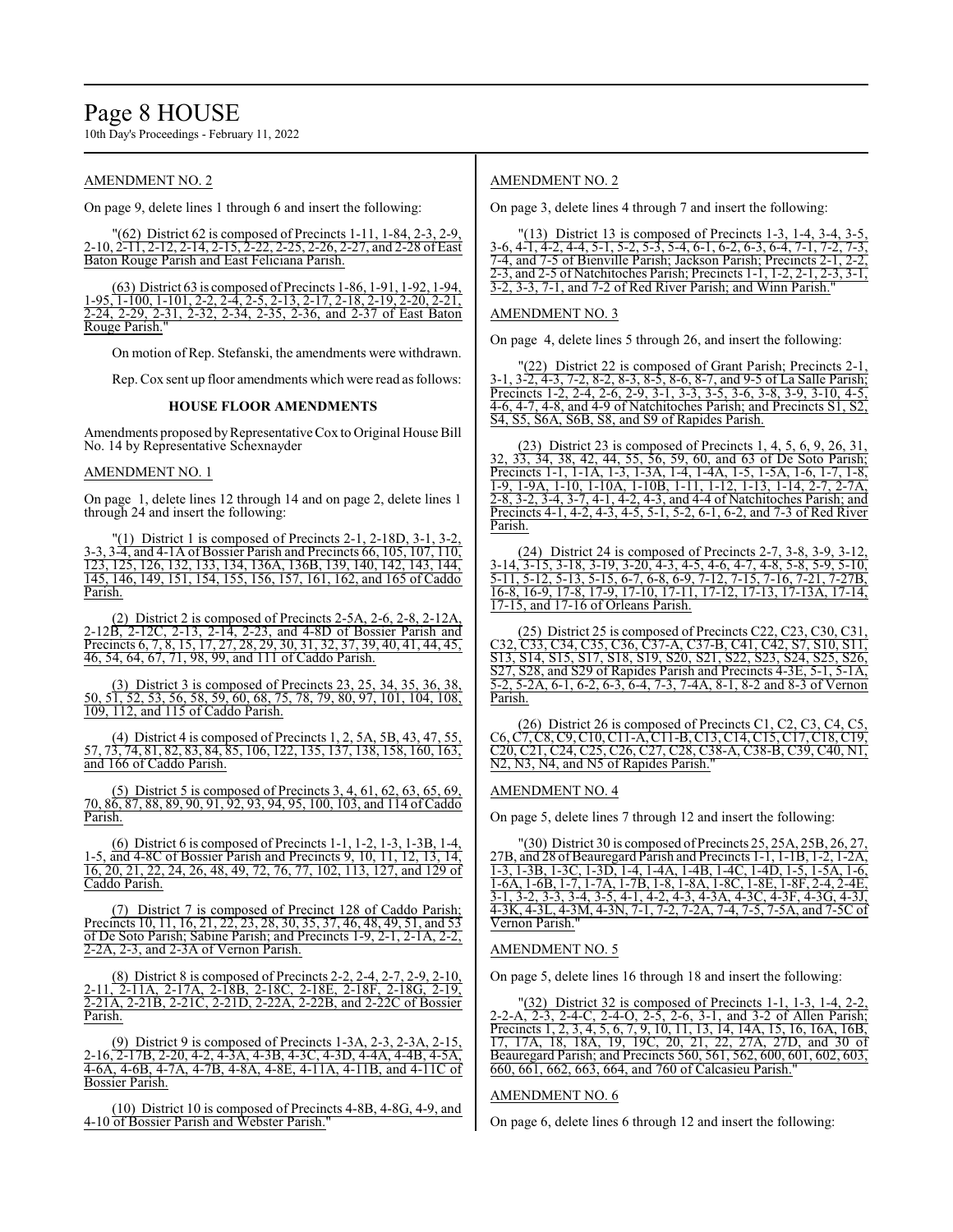# Page 9 HOUSE

10th Day's Proceedings - February 11, 2022

"(38) District 38 is composed of Precincts 1-2, 1-5, 1-6, 2-1, 4-2, 4-3, 5-2, 5-3, 5-4-C, 5-4-O, 5-5, 5-7, 5-8A, 5-9, 5-10, 5-12, and 5-13 of Allen Parish and Precincts 1010, 1020, 1030, 1031, 1040, 1041, 1050, 1060, 1080, 1081, 1090, 1091, 1100, 1101, 1110, 1120, 1130, 1140, 1150, 1160, 1161, 1162, 1170, 1171, 2010, 2010A, 3010, 3020, 3030, 3031, 3032, 3040, 3050, 3051, 3052, 3060, 3070, 3071, 4001, 4010, 4011, 4012, 4020, 4021, 4030, 4040, 5004, 5010, 5020, 5030, 5040, 5041, and 5050 of Evangeline Parish."

## AMENDMENT NO. 7

On page 6, delete lines 17 through 20 and insert the following:

41) District 41 is composed of Precincts 2-1, 2-3, 3-1, 3-2 3-3, 3-4, 3-5, 3-7, 4-1, 4-2, 4-6, 7-2, 7-3, and 7-4 of Acadia Parish; Precincts 2020, 2030, and 2040 of Evangeline Parish; and Precincts 32, 33, 41, 42, 43, 44, 45, 46, 47, 48, 49, 50, 51, and 52 of St. Landry Parish."

On motion of Rep. Cox, the amendments were withdrawn.

Rep. Glover sent up floor amendments which were read as follows:

#### **HOUSE FLOOR AMENDMENTS**

Amendments proposed by Representative Glover to Engrossed House Bill No. 14 by Representative Schexnayder

#### AMENDMENT NO. 1

On page 1, delete lines 12 through 14 and on page 2, delete lines 1 through 24 and insert the following:

 $\Gamma(1)$  District 1 is composed of Precincts 2-1, 2-18D, 3-1, 3-2, 3-3, 3-4, and 4-1A of Bossier Parish and Precincts 66, 105, 107, 110, 123, 125, 126, 132, 133, 134, 136A, 136B, 139, 140, 142, 143, 144, 145, 146, 149, 151, 154, 155, 156, 157, 161, 162, and 165 of Caddo Parish.

(2) District 2 is composed of Precincts 2-5A, 2-6, 2-8, 2-12A, 2-12B, 2-12C, 2-13, 2-14, 2-20, 2-23, and 4-8D ofBossier Parish and Precincts 6, 7, 8, 15, 17, 27, 28, 29, 30, 31, 32, 37, 39, 40, 41, 44, 45, 46, 54, 64, 67, 71, 98, 99, and 111 of Caddo Parish.

(3) District 3 is composed of Precincts 23, 25, 34, 35, 36, 38, 50, 51, 52, 53, 56, 58, 59, 60, 68, 75, 78, 79, 80, 97, 101, 104, 108, 109, and 115 of Caddo Parish.

(4) District 4 is composed of Precincts 1, 2, 5A, 5B, 43, 47, 55, 57, 73, 74, 81, 82, 83, 84, 85, 106, 122, 135, 137, 138, 158, 160, 163, and 166 of Caddo Parish.

(5) District 5 is composed of Precincts 3, 4, 61, 62, 63, 65, 69, 70, 86, 87, 88, 89, 90, 91, 92, 93, 94, 95, 100, 103, and 114 of Caddo Parish.

(6) District 6 is composed of Precincts 1-1, 1-2, 1-3, 1-3B, 1-4, 1-5, and 4-8C of Bossier Parish and Precincts 9, 10, 11, 12, 13, 14, 16, 20, 21, 22, 24, 26, 48, 49, 72, 76, 77, 102, 112, 113, and 129 of Caddo Parish.

(7) District 7 is composed of Precincts 127 and 128 of Caddo Parish; De Soto Parish; Precincts 3-1, 3-2, 3-3, 4-1, 4-2, 4-3, 4-5, 5-1, 5-2, 6-1, 6-2, 7-1, 7-2, and 7-3 of Red River Parish; and Precincts 3-4, 5-5, 5-8A, 6-2, 6-3, 6-4, 6-4A, 6-4B, 7-1, 7-2, 7-3, 7-4, 7-5, 8-1, 8-1A, 8-2, 9-1, 9-2, and 9-3 of Sabine Parish.

(8) District 8 is composed of Precincts 2-2, 2-4, 2-7, 2-9, 2-10, 2-11, 2-11A, 2-17A, 2-18B, 2-18C, 2-18E, 2-18F, 2-18G, 2-19, 2-21A, 2-21B, 2-21C, 2-21D, 2-22A, 2-22B, and 2-22C of Bossier Parish.

(9) District 9 is composed of Precincts 1-3A, 2-3, 2-3A, 2-15, 2-16, 2-17B, 4-2, 4-3A, 4-3B, 4-3C, 4-3D, 4-4A, 4-4B, 4-5A, 4-6A, 4-6B, 4-7A, 4-7B, 4-8A, 4-8E, 4-11A, 4-11B, and 4-11C of Bossier Parish.

(10) District 10 is composed of Precincts 4-8B, 4-8G, 4-9, and 4-10 of Bossier Parish and Webster Parish."

## AMENDMENT NO. 2

On page 3, delete lines 4 through 7 and insert the following:

"(13) District 13 is composed of Precincts 1-3, 1-4, 3-4, 3-5, 3-6, 4-1, 4-2, 4-4, 5-1, 5-2, 5-3, 5-4, 6-1, 6-2, 6-3, 6-4, 7-1, 7-2, 7-3, 7-4, and 7-5 of Bienville Parish; Jackson Parish; Precincts 1-2, 2-1, 2-2, 2-3, 2-4, 2-5, 2-6, 2-7, 2-7A, 2-8, and 2-9 of Natchitoches Parish; Precincts 1-1, 1-2, 2-1, and 2-3 of Red River Parish; and Winn Parish."

On motion of Rep. Glover, the amendments were withdrawn.

Rep. Glover sent up floor amendments which were read as follows:

## **HOUSE FLOOR AMENDMENTS**

Amendments proposed by Representative Glover to Engrossed House Bill No. 14 by Representative Schexnayder

#### AMENDMENT NO. 1

On page 1, delete lines 12 through 14 and insert the following:

(1) District 1 is composed of Precincts 63, 66, 82, 85, 88, 105 114, 132, 133, 134, 136A, 136B, 137, 138, 139, 140, 142, 143, 144, 145, 146, 149, 151, 154, 155, 156, 157, 158, 160, 161, 162, 163, 165, and 166 of Caddo Parish."

#### AMENDMENT NO. 2

On page 2, delete lines 1 through 3 and insert the following:

 $\text{``(2)}$  District 2 is composed of Precincts 2-5A, 2-6, 2-8, 2-12A, 2-12B, 2-12C, 2-13, 2-23, and 4-8D of Bossier Parish and Precincts 6, 7, 8, 15, 17, 27, 28, 29, 30, 31, 32, 37, 39, 40, 41, 43, 44, 45, 46, 54, 55, 64, 67, 71, 98, 99, and 111 of Caddo Parish."

#### AMENDMENT NO. 3

On page 2, delete lines 6 and 7 and insert the following:

 $'(4)$  District 4 is composed of Precincts 1, 2, 5A, 5B, 47, 57, 61 62, 65, 69, 73, 74, 81, 83, 84, 86, 87, 90, 100, 106, 122, and 135 of Caddo Parish."

On motion of Rep. Glover, the amendments were withdrawn.

## **Motion**

On motion of Rep. Stefanski, the bill, as amended, was returned to the calendar.

## **Notice of Intention to Call**

Pursuant to House Rule No. 8.20(A), Rep. Stefanski gave notice of Rep. Schexnayder's intention to call House Bill No. 14 from the calendar on Monday, February 14, 2022.

## **Leave of Absence**

Rep. Moore - 1 day